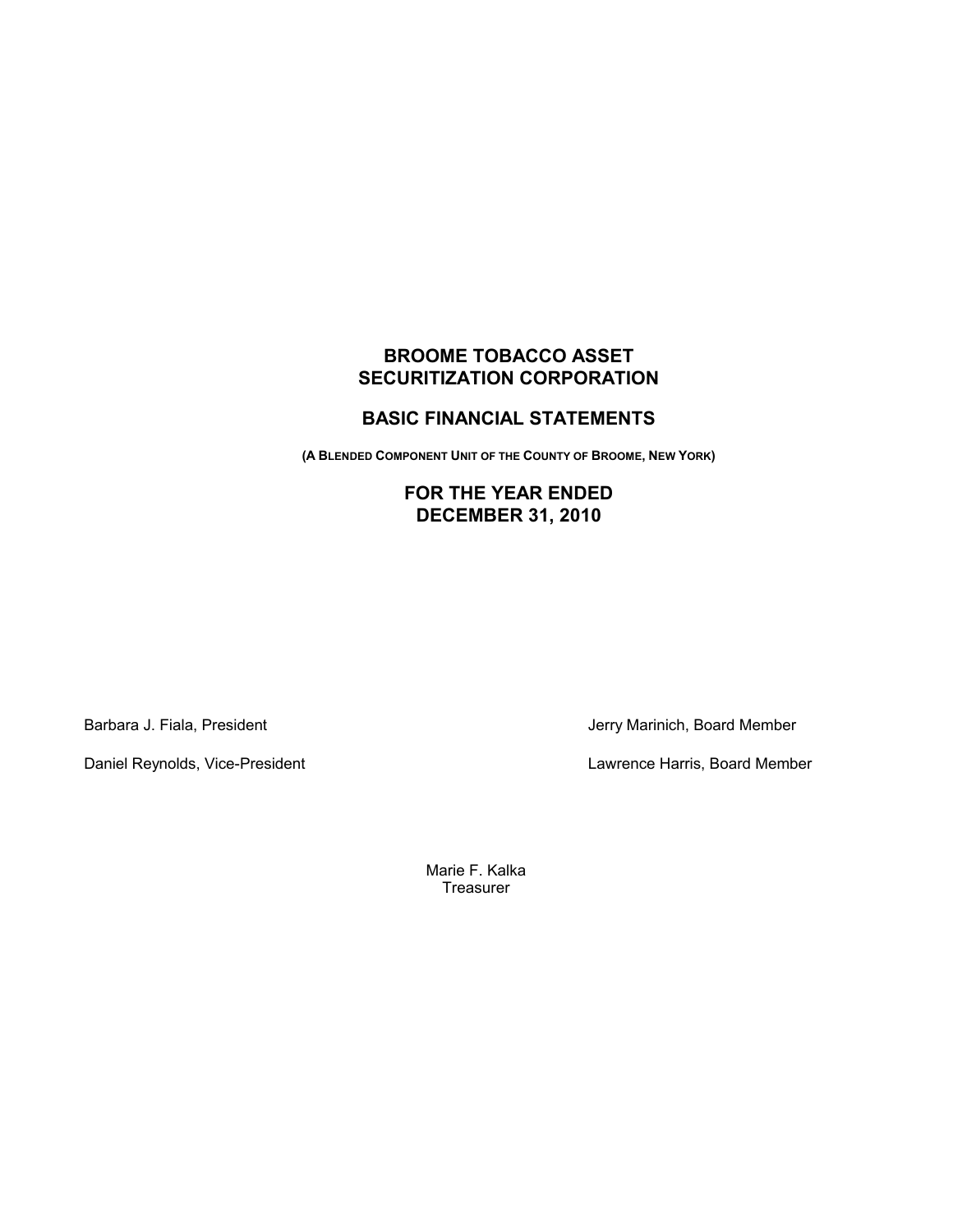# BROOME TOBACCO ASSET SECURITIZATION CORPORATION (A BLENDED COMPONENT UNIT OF THE COUNTY OF BROOME, NEW YORK) TABLE OF CONTENTS FOR THE YEAR ENDED DECEMBER 31, 2010

|                                                                                                                                                                   | $2 - 3$   |  |  |  |  |  |  |  |
|-------------------------------------------------------------------------------------------------------------------------------------------------------------------|-----------|--|--|--|--|--|--|--|
| Required Supplementary Information:                                                                                                                               |           |  |  |  |  |  |  |  |
|                                                                                                                                                                   | $4 - 7$   |  |  |  |  |  |  |  |
| <b>Audited Financial Statements:</b>                                                                                                                              |           |  |  |  |  |  |  |  |
|                                                                                                                                                                   | 8         |  |  |  |  |  |  |  |
| Statement of Governmental Fund Revenues, Expenditures, and                                                                                                        |           |  |  |  |  |  |  |  |
| <b>Notes to Financial Statements:</b>                                                                                                                             |           |  |  |  |  |  |  |  |
| 1.                                                                                                                                                                | $10 - 12$ |  |  |  |  |  |  |  |
| 2.                                                                                                                                                                | $12 - 13$ |  |  |  |  |  |  |  |
| 3.                                                                                                                                                                | $13 - 16$ |  |  |  |  |  |  |  |
| 4.                                                                                                                                                                | 16        |  |  |  |  |  |  |  |
| 5.                                                                                                                                                                | 16        |  |  |  |  |  |  |  |
| Explanation of Certain Differences between the Governmental<br>6.                                                                                                 | $16 - 17$ |  |  |  |  |  |  |  |
| Explanation of Certain Differences between the Governmental<br>$7_{\scriptscriptstyle{\ddots}}$<br>Fund Revenues, Expenditures and Changes in Fund                | $17 - 18$ |  |  |  |  |  |  |  |
| Report Required Under Government Auditing Standards:                                                                                                              |           |  |  |  |  |  |  |  |
| Report on Internal Control Over Financial Reporting and on Compliance and Other Matters<br>Based on an Audit of Financial Statements Performed in Accordance with | 19-20     |  |  |  |  |  |  |  |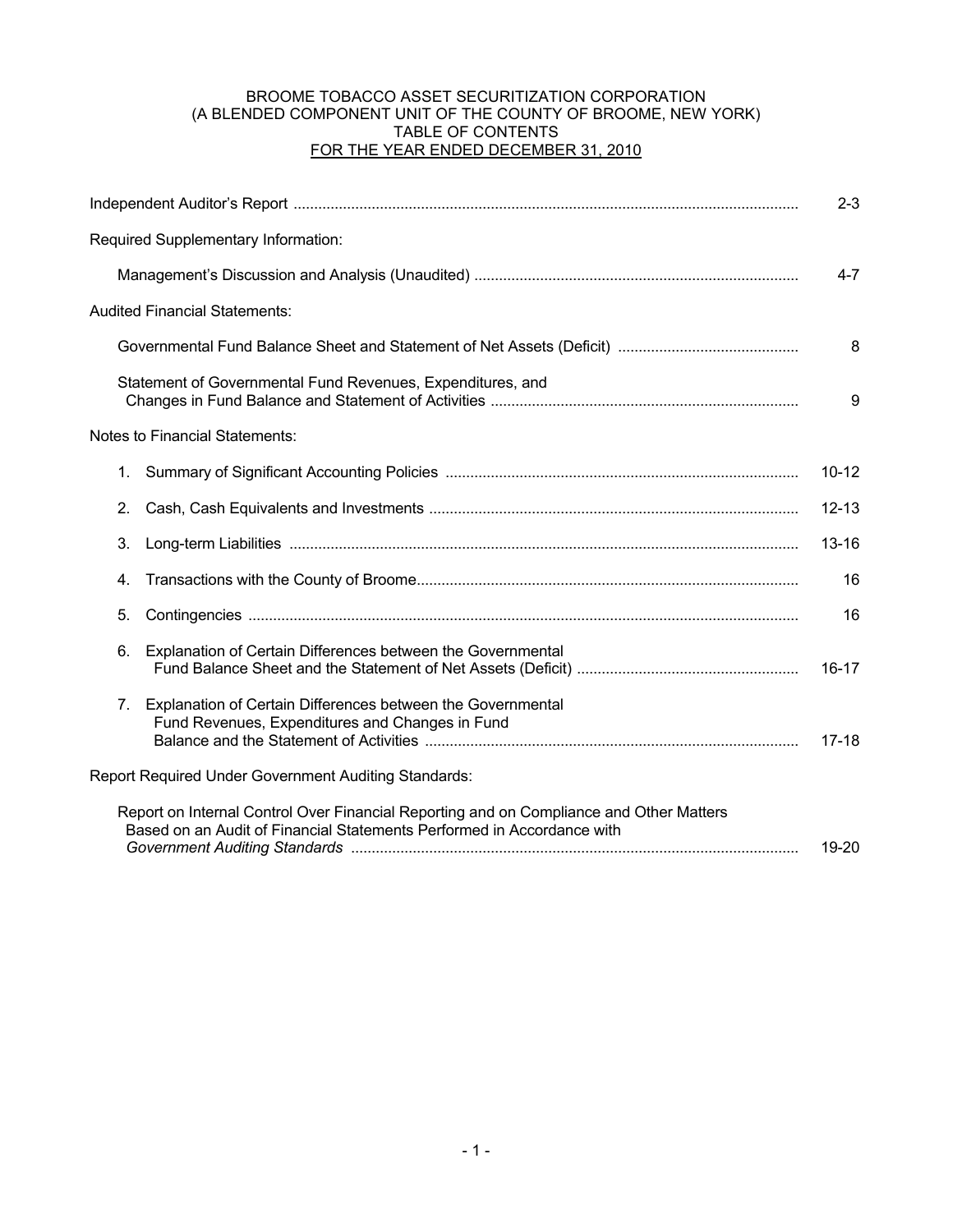Ī John H. Dietershagen, C.P.A. Jerry E. Mickelson, C.P.A. Thomas K. Van Derzee, C.P.A. Debbie Conley Jordan, C.P.A. Patrick S. Jordan, C.P.A. Duane R. Shoen, C.P.A. Lesley L. Horner, C.P.A. D. Leslie Spurgin, C.P.A.



**Ciaschi Dietershagen Little Mickelson & Company, LLP**

*Certified Public Accountants and Consultants*

Frederick J. Ciaschi, C.P.A.

### INDEPENDENT AUDITOR'S REPORT

Board of Directors Broome Tobacco Asset Securitization Corporation Binghamton, New York

We have audited the accompanying financial statements of the governmental activities and fund information of Broome Tobacco Asset Securitization Corporation (the Corporation), a component unit of the County of Broome, as of and for the year ended December 31, 2010, which collectively comprise the Corporation's basic financial statements as listed in the table of contents. These basic financial statements are the responsibility of the Corporation's management. Our responsibility is to express opinions on these basic financial statements based on our audit.

We conducted our audit in accordance with auditing standards generally accepted in the United States of America and the standards applicable to financial audits contained in *Government Auditing Standards*, issued by the Comptroller General of the United States. Those standards require that we plan and perform the audit to obtain reasonable assurance about whether the basic financial statements are free of material misstatement. An audit includes examining, on a test basis, evidence supporting the amounts and disclosures in the basic financial statements. An audit also includes assessing the accounting principles used and significant estimates made by management, as well as evaluating the overall basic financial statement presentation. We believe that our audit provides a reasonable basis for our opinions.

In our opinion, the basic financial statements referred to above present fairly, in all material respects, the financial position of the governmental activities and fund information of the Corporation, as of December 31, 2010, and the results of its operations for the year then ended, in conformity with accounting principles generally accepted in the United States of America.

In accordance with *Government Auditing Standards*, we have also issued our report dated April 18, 2011 on our consideration of the Corporation's internal control over financial reporting and our tests of its compliance with certain provisions of laws, regulations, contracts, and grant agreements and other matters. The purpose of that report is to describe the scope of our testing of internal control over financial reporting and compliance and the results of that testing, and not to provide an opinion on internal control over financial reporting or on compliance. That report is an integral part of an audit performed in accordance with *Government Auditing Standards* and should be considered in assessing the results of our audit.

39 Church Street Cortland, New York 13045 607-753-7439 *fax 607-753-7874*

 $- 2 -$ 

 401 East State Street ~ Suite 500 Ithaca, New York 14850 607-272-4444 *fax 607-273-8372* **w[ww.cdlm.com](www.cdlm.com)**

**CORTLANDIACE ITHACA WATKINS GLEN** 

108 West Fourth Street Watkins Glen, New York 14891 607-535-4443 *fax 607-535-6220*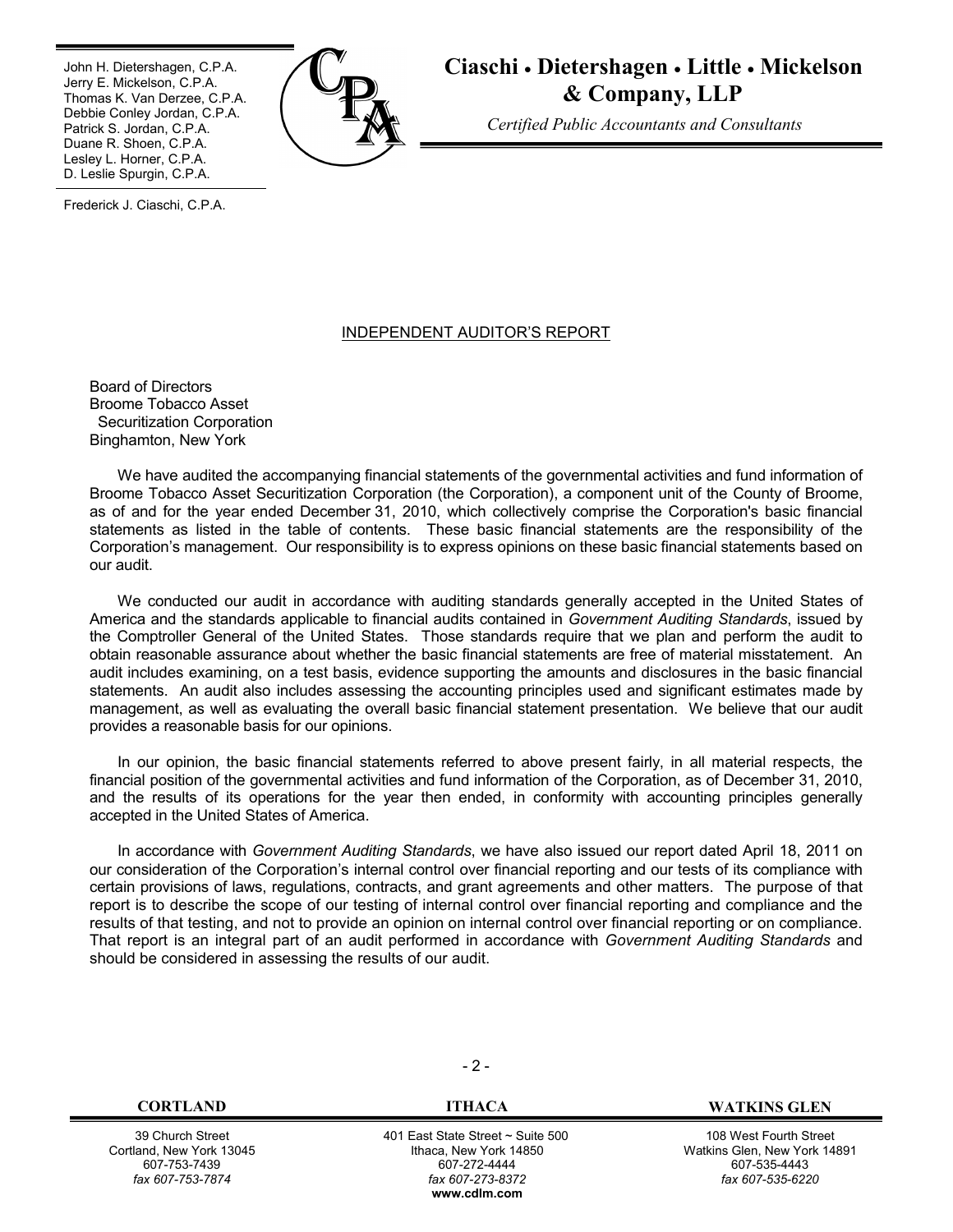Accounting principles generally accepted in the United States of America require that the Management's Discussion and Analysis on pages 4 through 7 be presented to supplement the basic financial statements. Such information, although not a part of the basic financial statements, is required by the Governmental Accounting Standards Board, who considers it to be an essential part of financial reporting for placing the basic financial statements in an appropriate operational, economic, or historical context. We have applied certain limited procedures to the required supplementary information in accordance with auditing standards generally accepted in the United States of America, which consisted of inquiries of management about the methods of preparing the information and comparing the information for consistency with management's responses to our inquiries, the basic financial statements, and other knowledge we obtained during our audit of the basic financial statements. We do not express an opinion or provide any assurance on the information because the limited procedures do not provide us with sufficient evidence to express an opinion or provide any assurance.

Cinadin, Dietershagen, Little, Micheler Mongony COP

April 18, 2011 Ithaca, New York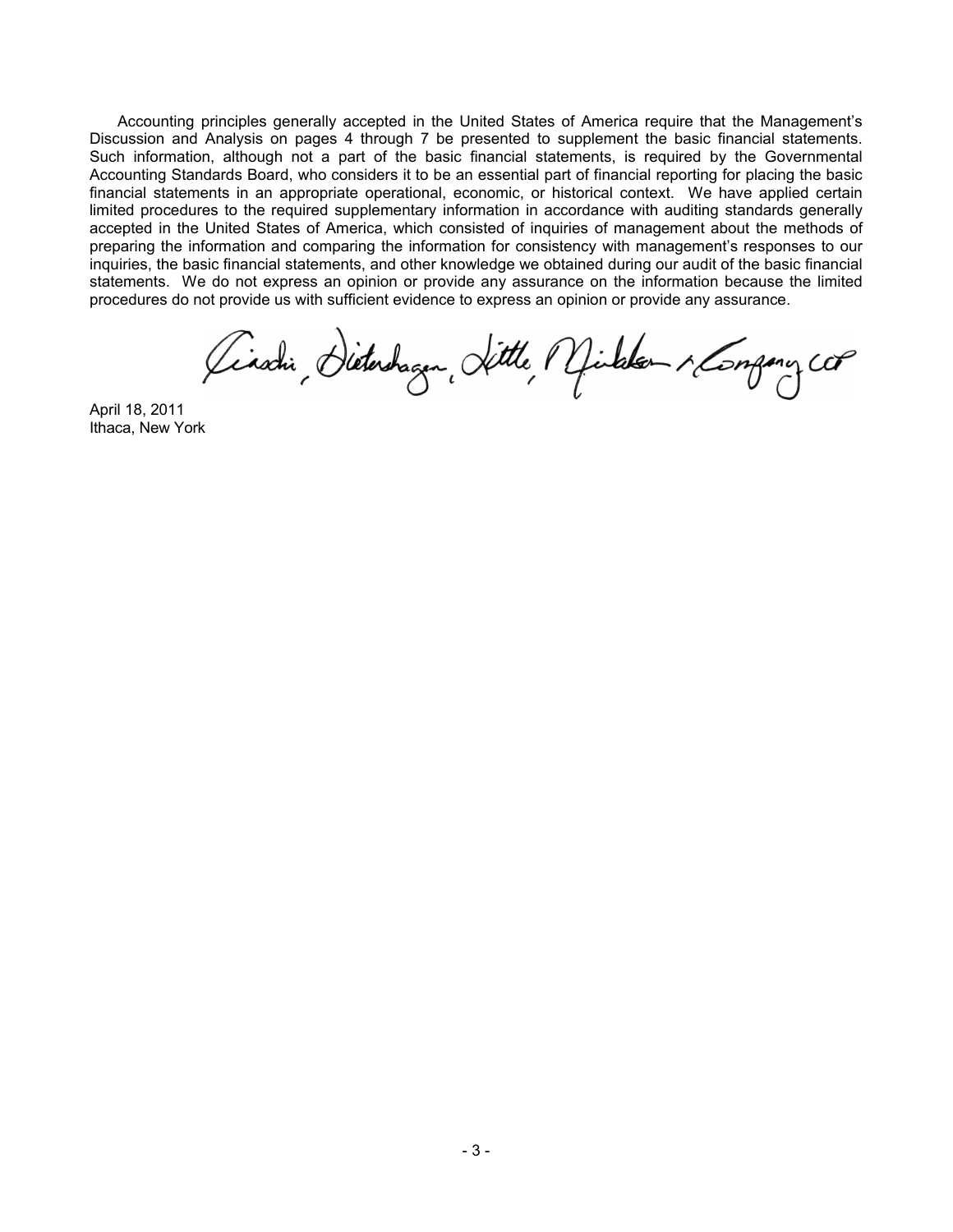# BROOME TOBACCO ASSET SECURITIZATION CORPORATION (A BLENDED COMPONENT UNIT OF THE COUNTY OF BROOME, NEW YORK) MANAGEMENT'S DISCUSSION AND ANALYSIS FOR THE YEAR ENDED DECEMBER 31, 2010

This section of Broome Tobacco Asset Securitization Corporation's (the "Corporation") basic financial statements presents the discussion and analysis of the Corporation's financial performance during 2010. It should be read in conjunction with the financial statements and their associated notes which follow this section to properly evaluate the Corporation's financial position. The financial statements present only the information for the year ended December 31, 2010.

# **The Basic Financial Statements**

This Financial Report consists of two parts, Management's Discussion and Analysis and the basic financial statements with accompanying notes. The basic financial statements of the Corporation are presented as a special purpose corporation engaged in a single governmental program. The Corporation-wide and fund financial statements are presented in a combined format. Although combined, the basic financial statements present two different views of the Corporation.

The first column of each statement presents the fund financial statement view. This shows how the Corporation's activities were financed in 2010, as well as what resources remain to fund future activities. Its presentation uses the accounting methods traditionally associated with Governmental Funds, the current resource measurement focus and modified accrual basis of accounting.

The third column of each of the statements presents the Corporation-wide (Government-wide) statement view. It provides both short-term and long-term information about the Corporation's overall financial position. This presentation uses accounting methods similar to those employed by for-profit companies in the private sector, the economic resource measurement focus and full accrual.

The second column of each of the statements presents adjustments necessary to reconcile the differences between the two statements. The notes to the basic financial statements are referenced to provide further explanation of adjustments, when appropriate.

# **Components of the Corporation's Annual Financial Report**

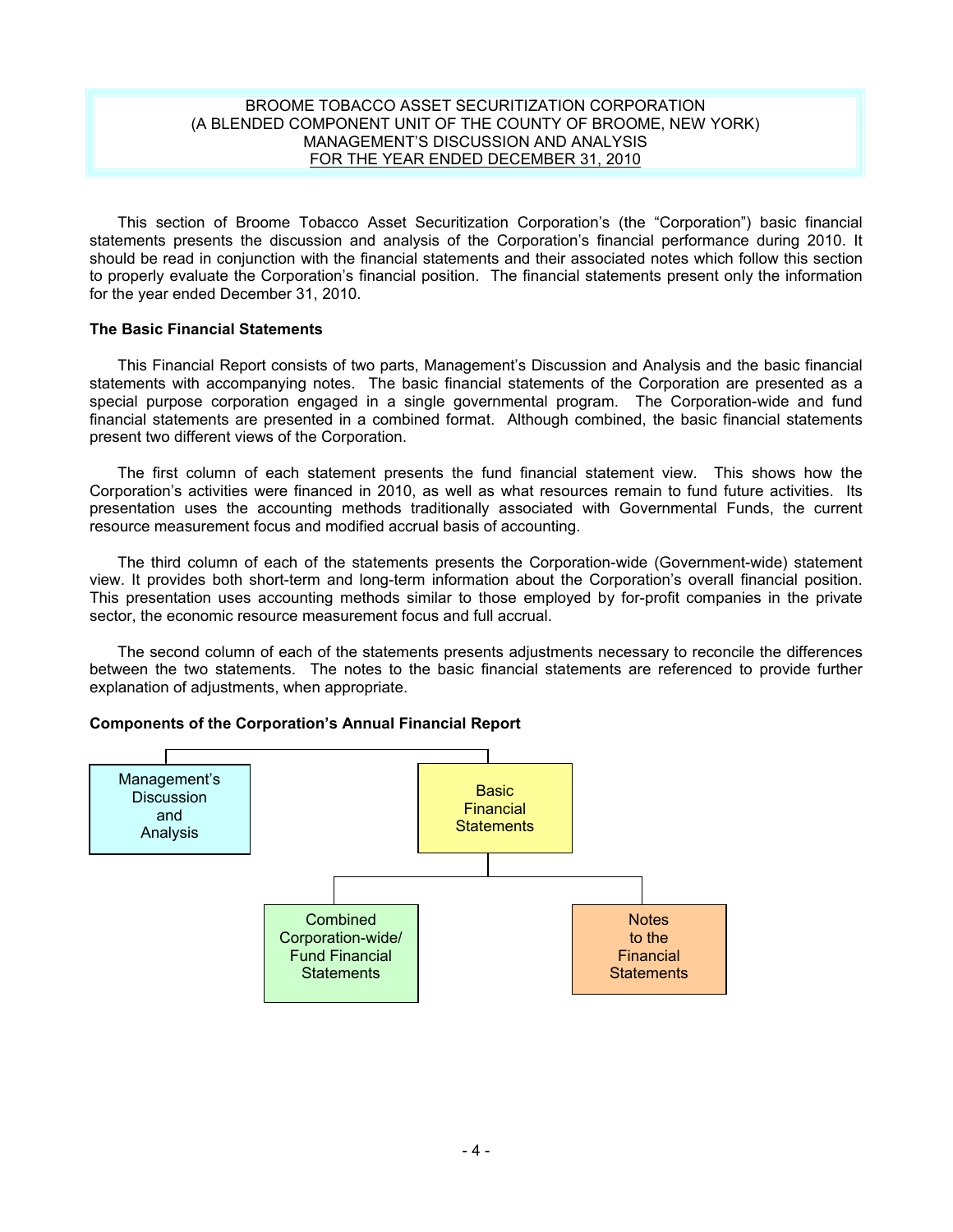# BROOME TOBACCO ASSET SECURITIZATION CORPORATION (A BLENDED COMPONENT UNIT OF THE COUNTY OF BROOME, NEW YORK) MANAGEMENT'S DISCUSSION AND ANALYSIS (CONTINUED) FOR THE YEAR ENDED DECEMBER 31, 2010

|                               | <b>Corporation-wide</b><br><b>Statement Column</b>                                                   | <b>Fund Financial Statement Column</b>                                                                                                                                                                              |  |  |
|-------------------------------|------------------------------------------------------------------------------------------------------|---------------------------------------------------------------------------------------------------------------------------------------------------------------------------------------------------------------------|--|--|
| Scope                         | <b>Entire Corporation</b>                                                                            | Corporation activities that are not<br>proprietary or fiduciary                                                                                                                                                     |  |  |
| Required financial statements | Statement of net assets<br>Statement of activities                                                   | Balance sheet<br>٠<br>Statement of revenues, expenses,<br>٠<br>and changes in fund balances                                                                                                                         |  |  |
| Accounting basis              | Accrual                                                                                              | <b>Modified Accrual</b>                                                                                                                                                                                             |  |  |
| Measurement focus             | Economic resources                                                                                   | Current financial resources                                                                                                                                                                                         |  |  |
| Asset/liability information   | All assets and liabilities,<br>both financial and capital,<br>and short-term and long-<br>term       | Assets expected to be used and<br>liabilities due during the year or soon<br>thereafter, no capital assets are<br>included                                                                                          |  |  |
| Inflow/outflow information    | All revenues and expenses<br>during the year, regardless<br>of when cash is received or<br>disbursed | Revenues for which cash is received<br>during the year or soon after the end<br>of the year, expenditures when goods<br>or services have been received and<br>payment is due during the year or<br>soon thereafter. |  |  |

# **Fund Financial Statement Column**

The fund financial statement column provides more information about the Corporation's Major Fund. Funds are self-balancing groups of accounts used to keep track of specific sources of funds and spending for particular purposes.

The Corporation is presented as a Governmental Fund, which focuses on how money flows into and out of the fund. Fund balance remaining at the end of the year is available to be spent in subsequent fiscal years. The fund is reported using the modified accrual method of accounting. This method, emphasizing sources and uses of resources, measures cash and other financial assets that can be converted to cash. The fund financial statement column therefore provides a detailed short-term view of the Corporation.

Because this information does not include the long-term focus of the Corporation-wide statements, an adjustment column is provided reconciling and explaining the relationship and differences between them.

# **Corporation-wide Statement Column**

The Corporation-wide statement column reports information about the Corporation as a whole. The column includes all of the Corporation's assets and liabilities. All of the current year's revenue and expenses are reported, regardless of when the cash itself is actually received or paid.

The Corporation-wide statement column reports the Corporation's net assets and how they have changed. Net assets, the difference between the assets and liabilities, provide a way to assess the Corporation's financial health or position. Over time, increases or decreases in net assets are an indicator of whether the Corporation's financial position is either improving or deteriorating, respectively.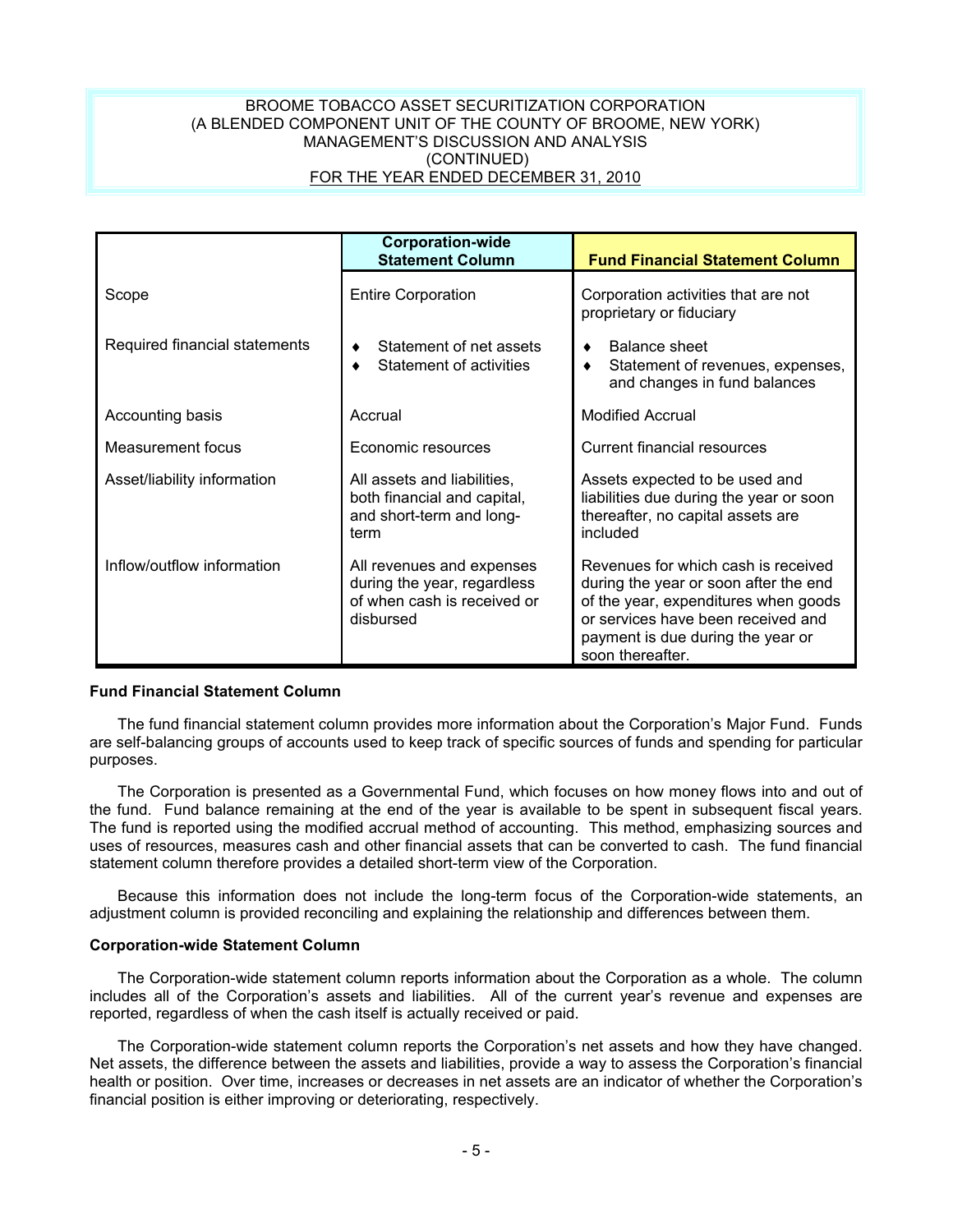# BROOME TOBACCO ASSET SECURITIZATION CORPORATION (A BLENDED COMPONENT UNIT OF THE COUNTY OF BROOME, NEW YORK) MANAGEMENT'S DISCUSSION AND ANALYSIS (CONTINUED) FOR THE YEAR ENDED DECEMBER 31, 2010

# **Financial Analysis of the Corporation as a Whole**

Prior year data on the Government-wide level is presented in the Management's Discussion and Analysis only, for a comparative analysis of the data.

The focus of our analysis will be the net assets and related changes as presented in the following tables.

| <b>Condensed Statement of Net Assets</b> | <b>Governmental Activities</b><br>and Total Corporation | <b>Percent</b><br><b>Change</b> |        |             |
|------------------------------------------|---------------------------------------------------------|---------------------------------|--------|-------------|
|                                          | 2009                                                    |                                 | 2010   | 2009 - 2010 |
| Cash, cash equivalents, and investments  | \$<br>4.0                                               | \$                              | 4.0    | 0.0%        |
| Other assets                             | 4.9                                                     |                                 | 4.7    | (4.1)%      |
| <b>Total assets</b>                      | 8.9                                                     |                                 | 8.7    | $(2.2)\%$   |
| Long-term debt outstanding               | 65.6                                                    |                                 | 65.5   | 0.1%        |
| Other liabilities                        | 0.2                                                     |                                 | 0.2    | 0.0%        |
| <b>Total liabilities</b>                 | 65.8                                                    |                                 | 65.7   | 0.2%        |
| Restricted                               | 7.2                                                     |                                 | 7.0    | (2.8)%      |
| Unrestricted (deficit)                   | (64.1)                                                  |                                 | (64.0) | 0.1%        |
| <b>Total net (deficit)</b>               | (56.9)                                                  | S                               | (57.0) | (0.2)%      |

# *Condensed Schedule of Net Assets (Deficit) (in millions)*

The net (deficit) increased by \$.1 million from \$(56.9) million to \$(57.0) million, an increase of 0.2%. The table below, and related discussion, will provide the reasons for the change in the net (deficit).

The decrease in tobacco settlement revenues is based on an estimate for the 2010 amount.

#### *Condensed Change in Net Assets (in millions***)**

| <b>Condensed Changes in Net Assets</b> | <b>Governmental Activities</b><br>and Total Corporation | <b>Percent</b><br><b>Change</b> |             |
|----------------------------------------|---------------------------------------------------------|---------------------------------|-------------|
|                                        | 2009                                                    | 2010                            | 2009 - 2010 |
| Revenues:                              |                                                         |                                 |             |
| <b>Tobacco settlement</b>              | \$<br>3.3                                               | \$<br>3.1                       | (6.1)%      |
| Interest income                        | 0.1                                                     | 0.2                             | 100.0%      |
| Other                                  | 0.1                                                     | 0.0                             | $(100.0)\%$ |
| <b>Total revenues</b>                  | 3.5                                                     | 3.3                             | (5.7)%      |
| Expenses:                              |                                                         |                                 |             |
| Debt service                           | 4.3                                                     | 3.3                             | $(23.2)\%$  |
| Other                                  | 0.1                                                     | 0.1                             | 0.0%        |
| <b>Total expenses</b>                  | 4.4                                                     | 3.4                             | $(22.7)\%$  |
|                                        |                                                         |                                 |             |
| (Decrease) in Net Assets               | (0.9)                                                   | (0.1)                           | 88.9%       |
| Beginning of Year Net (Deficit)        | (56.0)                                                  | (56.9)                          | (1.6)%      |
| <b>End of Year Net (Deficit)</b>       | \$<br>(56.9)                                            | \$<br>(57.0)                    | (0.2)%      |

Net assets decreased due to decreased tobacco settlement revenues. The decrease in debt service costs reflects the unusual payment of funds previously held due to the trapping event, released in 2009, and used to pay debt on the 2005 bond issuance in 2009.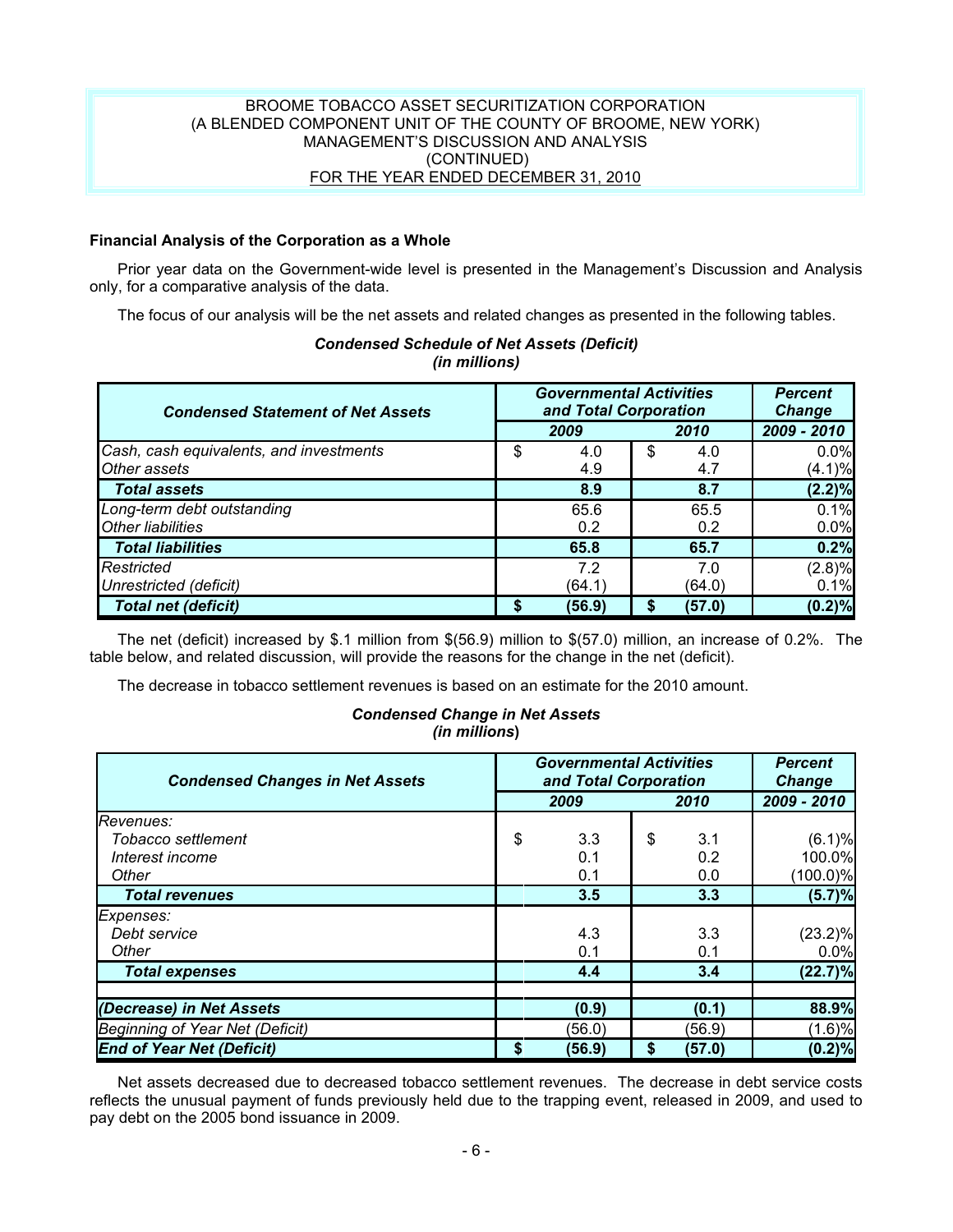# BROOME TOBACCO ASSET SECURITIZATION CORPORATION (A BLENDED COMPONENT UNIT OF THE COUNTY OF BROOME, NEW YORK) MANAGEMENT'S DISCUSSION AND ANALYSIS (CONTINUED) FOR THE YEAR ENDED DECEMBER 31, 2010

# **Financial Analysis of the Corporation's Funds**

# **Fund Balances**

Total fund balances increased by \$3,008, primarily as a result the following factors:

- Debt service costs decreased due to the prior year paydown of the 2005 bond issuance.
- General and administrative expenditures decreased due to reduced expenditures related to the release of the trapping event.

# **Long-term Debt Activity**

Payments totaling \$1.2 million were made in 2010 on serial bond issuances of previous years.

Serial Bonds principal payments are due annually and interest semiannually. At the end of fiscal year 2010, the Corporation had \$65.5 million in bonds outstanding with accredited interest. This is a slight decrease from the previous period, due to the accretion of interest on the 2005 bond issuance offset by scheduled principal payments.

There has been no change to the Corporations' bond rating during 2010 and no legal debt limitations apply to the Corporation. More detailed information about the Corporation's long-term liabilities is presented in Note 3 to the basic financial statements.

# **Other Known Facts**

In June 2003, Moody's Investor's Service and Standard and Poor's Rating Services downgraded R.J Reynolds Tobacco Holdings, Inc. (the parent of R. J. Reynolds Tobacco Company, which is an Original Participating Manufacturer) below the threshold established under the Downgrade Trapping Event definition. The Corporation was required to report and comply with the Downgrade Trapping Event as of the first distribution report of 2004. The rating of Reynolds American is now above the allowable threshold and a Downgrade Trapping Event is no longer occurring.

# **Contacting the Corporation's Financial Management**

This financial report is designed to provide our citizens and investors with a general overview of the Corporation's finances and to demonstrate the Corporation's accountability for the monies it administers. For questions about this report and requests for additional information, contact the Broome Tobacco Asset Securitization Corporation at the Edwin L. Crawford Office Building, PO Box 1766, Binghamton, New York, 13902. The Corporation also has a website at w[ww.BroomeTASC.com.](www.BroomeTASC.com.)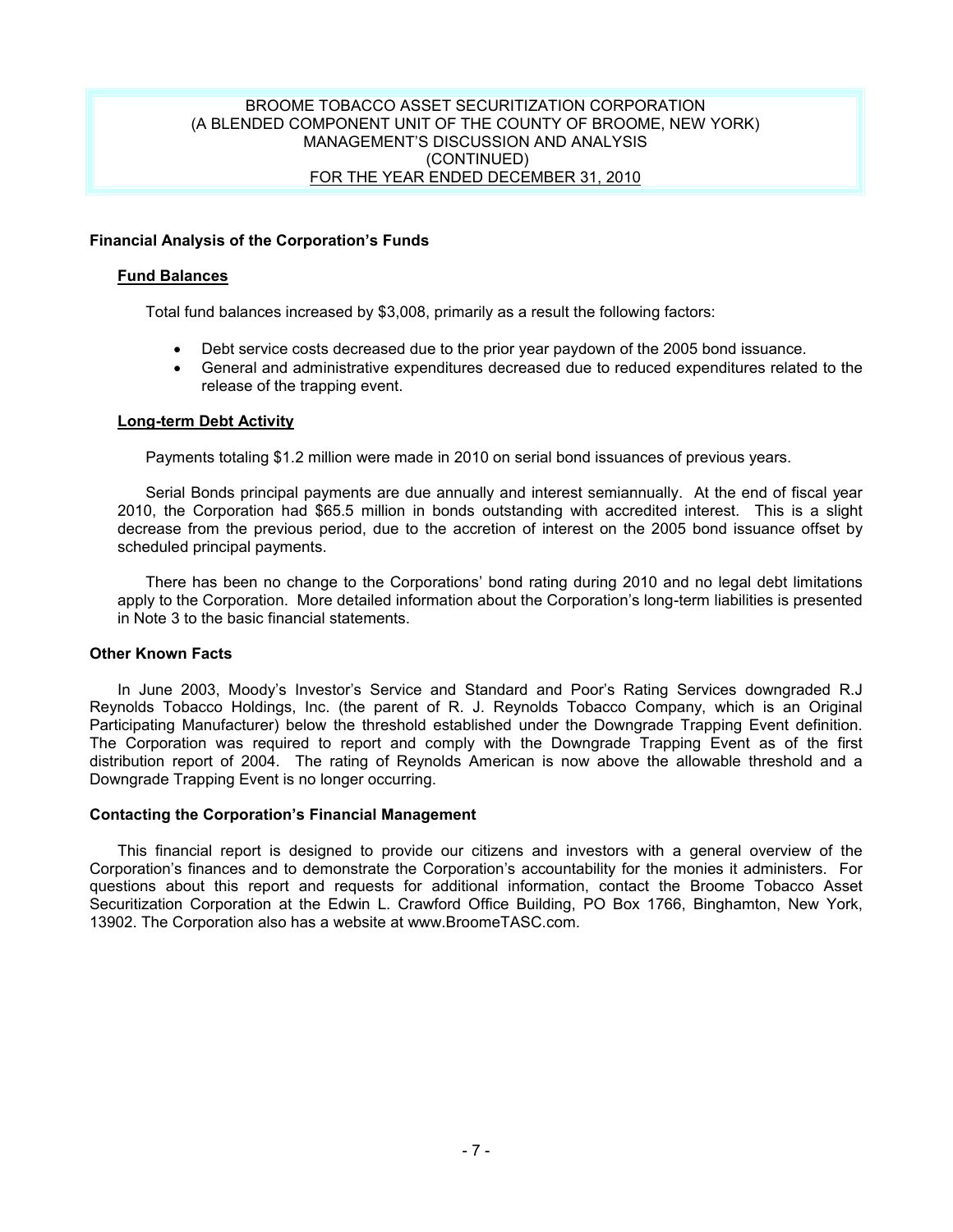# BROOME TOBACCO ASSET SECURITIZATION CORPORATION GOVERNMENTAL FUND BALANCE SHEET AND STATEMENT OF NET ASSETS (DEFICIT) DECEMBER 31, 2010 (A BLENDED COMPONENT UNIT OF THE COUNTY OF BROOME, NEW YORK)

| <b>ASSETS</b>                                 | Governmental<br>Fund Type<br>Debt<br>Service<br>Fund | Adjustments<br>(Note 6) |               | Statement of<br><b>Net Assets</b><br>(Deficit) |
|-----------------------------------------------|------------------------------------------------------|-------------------------|---------------|------------------------------------------------|
| <b>Current Assets:</b>                        |                                                      |                         |               |                                                |
| Cash and cash equivalents (Note 2)            | \$<br>68,450                                         | \$                      | \$            | 68,450                                         |
| Tobacco settlement receivables                |                                                      | 3,072,995               |               | 3,072,995                                      |
| Interest receivable                           | 6                                                    |                         |               | 6                                              |
| Prepaid expense                               | 3,657                                                |                         |               | 3,657                                          |
| Bond issuance costs and discounts, net        |                                                      | 1,613,484               |               | 1,613,484                                      |
| <b>Total Current Assets</b>                   | 72,113                                               | 4,686,479               |               | 4,758,592                                      |
| Restricted cash and cash equivalents (Note 2) | 726,946                                              |                         |               | 726,946                                        |
| Restricted investments (Note 2)               | 3,230,299                                            |                         |               | 3,230,299                                      |
| <b>Total Assets</b>                           | \$<br>4,029,358                                      | \$<br>4,686,479         | $\frac{1}{2}$ | 8,715,837                                      |
| <b>LIABILITIES</b>                            |                                                      |                         |               |                                                |
| Liabilities:                                  |                                                      |                         |               |                                                |
| Due to primary government                     | \$<br>3,141                                          | \$                      | \$            | 3,141                                          |
| Accrued interest                              |                                                      | 198,058                 |               | 198,058                                        |
| Long-term liabilities (Note 3):               |                                                      |                         |               |                                                |
| Due within one year                           |                                                      | 1,340,000               |               | 1,340,000                                      |
| Due after one year                            |                                                      | 64,160,502              |               | 64,160,502                                     |
| <b>Total Liabilities</b>                      | 3,141                                                | 65,698,560              |               | 65,701,701                                     |
| <b>FUND BALANCE/NET ASSETS</b>                |                                                      |                         |               |                                                |
| Fund Balances:                                |                                                      |                         |               |                                                |
| Reserved for debt service                     | 3,957,245                                            | (3,957,245)             |               |                                                |
| Unreserved - Undesignated                     | 68,972                                               | (68, 972)               |               |                                                |
| <b>Total Fund Balances</b>                    | 4,026,217                                            | (4,026,217)             |               | -0-                                            |
| <b>Total Liabilities and Fund Balances</b>    | \$<br>4,029,358                                      | 61,672,343              |               | 65,701,701                                     |
| Net Assets (Deficit):                         |                                                      |                         |               |                                                |
| Restricted for debt service                   |                                                      | 7,030,240               |               | 7,030,240                                      |
| Unrestricted deficit                          |                                                      | (64, 016, 104)          |               | (64, 016, 104)                                 |
| <b>Total Net (Deficit)</b>                    |                                                      | \$<br>(56, 985, 864)    | \$            | (56, 985, 864)                                 |

See Independent Auditor's Report and Notes to Financial Statements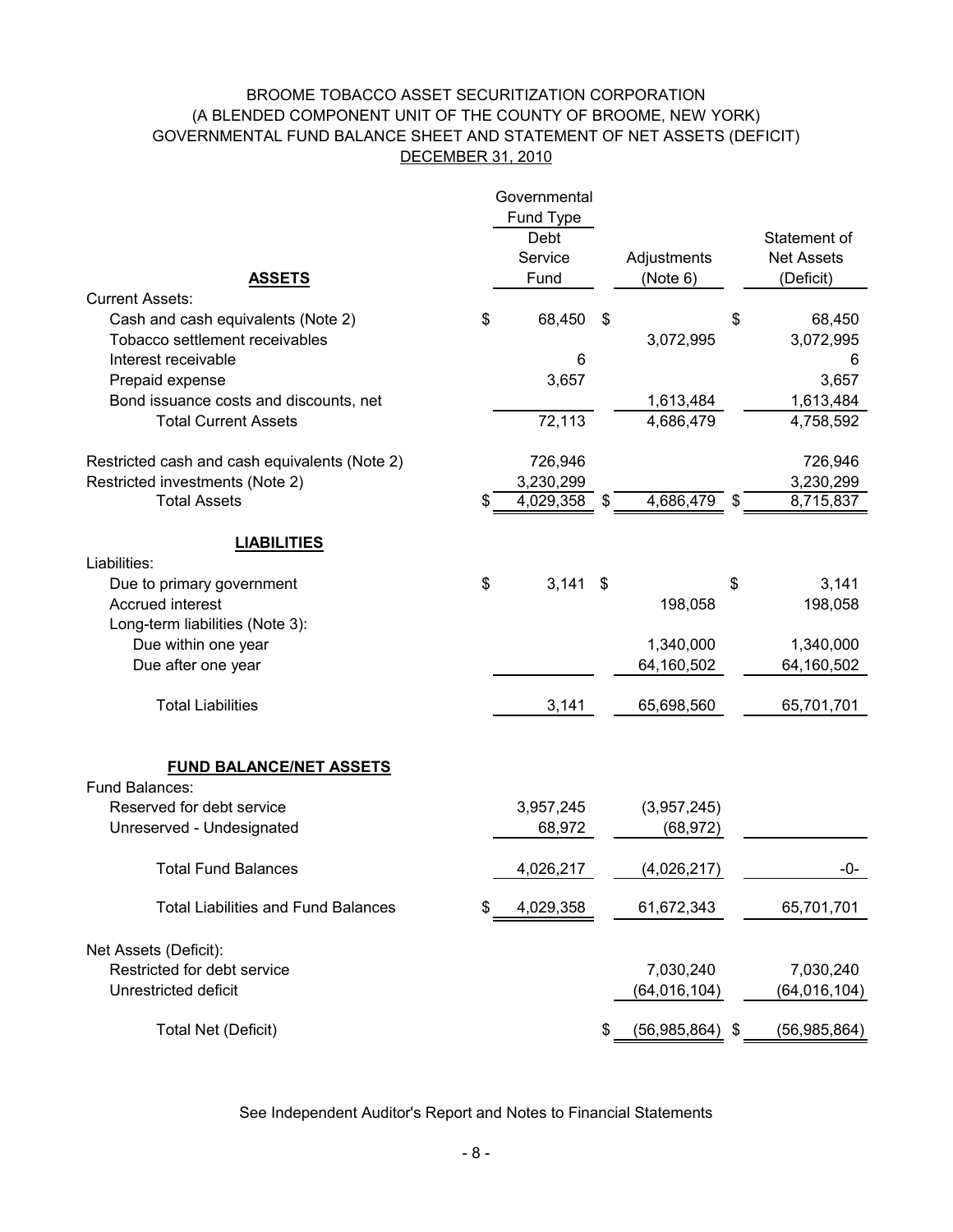# BROOME TOBACCO ASSET SECURITIZATION CORPORATION (A BLENDED COMPONENT UNIT OF THE COUNTY OF BROOME, NEW YORK) STATEMENT OF GOVERNMENTAL FUND REVENUES, EXPENDITURES, FOR THE YEAR ENDED DECEMBER 31, 2010 AND CHANGES IN FUND BALANCE AND STATEMENT OF ACTIVITIES

|                                                  | Governmental<br>Fund Type |    |                 |                    |
|--------------------------------------------------|---------------------------|----|-----------------|--------------------|
|                                                  | Debt<br>Service           |    | Adjustments     | <b>Statement</b>   |
|                                                  | Fund                      |    | (Note 7)        | of Activities      |
| Revenues:                                        |                           |    |                 |                    |
| Tobacco settlement                               | \$<br>3,237,222           | \$ | $(164, 227)$ \$ | 3,072,995          |
| Interest income                                  | 225,433                   |    |                 | 225,433            |
| <b>Total Revenues</b>                            | 3,462,655                 |    | (164,227)       | 3,298,428          |
| Expenditures/Expenses:                           |                           |    |                 |                    |
| Current:                                         |                           |    |                 |                    |
| General and administrative                       | 43,234                    |    |                 | 43,234             |
| Amortization of bond issuance costs and discount |                           |    | 51,339          | 51,339             |
| Debt Service: (Note 4)                           |                           |    |                 |                    |
| Principal                                        | 1,220,000                 |    | (1,220,000)     | -0-                |
| Interest                                         | 2,196,413                 |    | 1,123,940       | 3,320,353          |
| <b>Total Expenditures/Expenses</b>               | 3,459,647                 |    | (44,721)        | 3,414,926          |
| Excess of (Expenditures) Revenues                |                           |    |                 |                    |
| and Other Financing Sources (Uses)               | 3,008                     |    | (119,506)       | (116, 498)         |
| Fund Balances/Net (Deficit) January 1,           | 4,023,209                 |    | (60, 892, 575)  | (56,869,366)       |
| Fund Balances/Net (Deficit) December 31,         | \$<br>4,026,217           | S. | (61,012,081)    | \$<br>(56,985,864) |

See Independent Auditor's Report and Notes to Financial Statements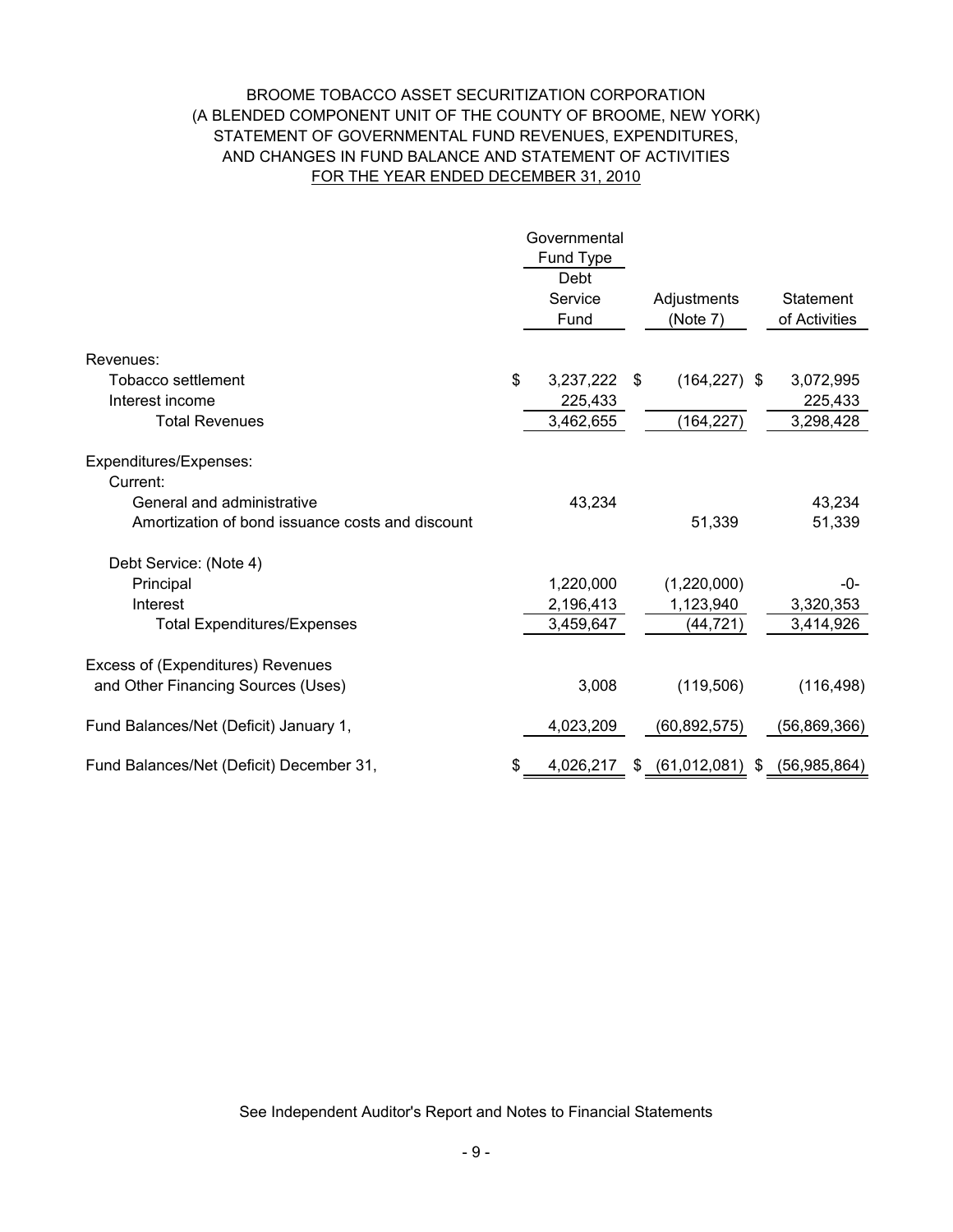#### Note 1 - Summary of Significant Accounting Polices

### A. Financial Reporting Entity

Broome Tobacco Asset Securitization Corporation ("the Corporation") is a special purpose, bankruptcy-remote local development corporation organized under the Not-For-Profit Corporation Law of the State of New York (the "State"). The Corporation was established on June 21, 2001, however there were no substantive operations until July 15, 2001 as discussed herein. The Corporation is an instrumentality of, but separate and apart from the County of Broome, New York (the "County"). The Corporation has four directors, including the County Executive, the County Commissioner of Finance, the Chairman of the County Legislature and one independent director. Although legally separate from the County, the Corporation is a component unit of the County, and accordingly, is included in the County's financial statements as a blended component unit.

On July 15, 2001, pursuant to a Purchase and Sale Agreement with the County, the County sold to the Corporation all of its future right, title and interest in the Tobacco Settlement Revenues ("TSR"s) under the Master Settlement Agreement ("MSA") and the Decree and Final Judgment (the "Decree"). The MSA resolved cigarette smoking related litigation between the settling states and the Participating Manufacturers (PM's), released the PMs from past and present smoking-related claims, and provides for a continuing release of future smoking-related claims, in exchange for certain payments to be made to the settling states, as well as certain tobacco advertising and marketing restrictions, among other things. The Decree, which was entered by the Supreme Court of the State, allocated to the County a share of the TSRs under the MSA. The future rights, title and interest of the County's share were sold to the Corporation.

The purchase price of the County's future right, title and interest in the TSRs has been financed by the issuance of serial bonds. A Residual Certificate exists which represents the entitlement to receive all amounts required to be distributed after the payment of debt service, operating expenses and certain other costs as set forth in the indenture. Payments on the Residual Certificate from TSR collections are subordinate to payments on the bonds and payment of certain other costs specified in the indenture. Excess TSRs not required by the Corporation to pay various expenses, debt service or required reserves with respect to the bonds are transferred to the Broome County Tax Stabilization Trust (the "Trust"), as owner of the Residual Certificate. The County is the beneficial owner of the Trust and thus the funds received by the Trust will ultimately transfer to the County.

In 2005 a subordinate serial bond was issued. No payments will be made with respect to principal or interest of the series 2005 bonds until amounts currently due on the Senior Bond (series 2001) have been paid and Senior Indenture Requirements have been satisfied.

In June of 2003, Moody's Investor's Service and Standard and Poor's Rating Services downgraded R.J. Reynolds Tobacco Holdings, Inc. (the parent of R. J. Reynolds Tobacco Company, which is an Original Participating Manufacturer) below the threshold established under the Downgrade Trapping Event definition. The Downgrade Trapping Event will require the Corporation to withhold future payments to the Trustee of the Broome Tobacco Tax Stabilization Trust for the beneficial owner of the Residual Certificate, which is the County of Broome, until the time that the trapping event has been resolved. The rating of Reynolds American is now above the allowable threshold and the Downgrade Trapping Event is no longer occurring.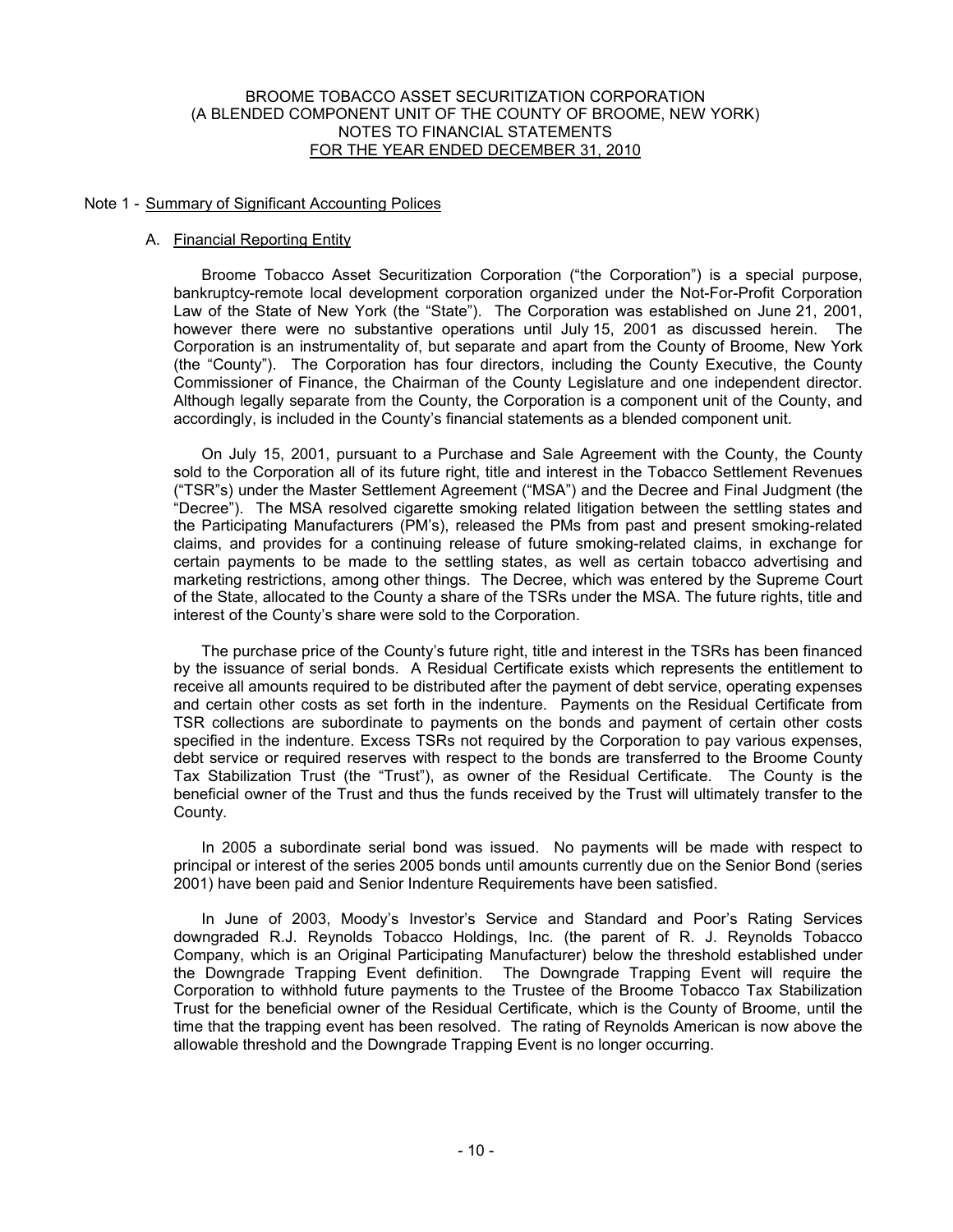### B. Basis of Presentation

The Corporation operates as an instrumentality of, but separate from the County of Broome, New York ("the County"). The Corporation is included in the County's reporting entity because three of its four directors are officials of the County and because it exists solely for the benefit of the County. The Corporation is a blended component unit presented as the County's Debt Service Fund.

The Corporation uses one Governmental Fund to report its financial position and results of operations. Fund accounting is designed to demonstrate legal compliance and aid financial management by segregating transactions related to certain functions and activities. The Debt Service Fund accounts for the accumulation of resources for payment of principal and interest on long-term debt and supports the operations of the Corporation.

# C. Basis of Accounting

The Corporation follows the modified accrual basis of accounting in its Debt Service Fund, which focuses on changes in available resources, in preparation of the fund financial statements. Under the modified accrual basis of accounting, revenues and related receivables are recorded in the accounting period that they become both measurable and available. Available means collectible within the current period or soon enough thereafter to be used to pay the liabilities of the current period (ninety days or less). Expenditures are recorded when the related fund liability is incurred, except for principal and interest on long-term debt which are recognized as expenditures to the extent they have matured.

General administration expenditures are direct costs incurred by the Corporation, such as legal and auditing fees, financial advisory fees, printing costs, trustee fees and other related costs. General administration expenditures are paid either from bond proceeds or from TSR's.

The Corporation utilizes the full accrual basis of accounting, which focuses on changes in total economic resources, in preparation of the Corporation-wide financial statements. Under the full accrual basis of accounting, changes in long-term assets and liabilities are incorporated into the financial statements and revenues and expenses are recorded based on the timing of the underlying transaction without regard for the timing of cash flows. Because the fund financial statements are prepared on a different measurement focus and basis of accounting than the Corporation-wide financial statements, an adjustments column is presented to transform the fund based financial statements into the Corporation-wide financial statements.

#### D. Net Assets

Resources are classified for accounting purposes into applicable net asset categories. The Corporation has both restricted and unrestricted net assets.

Net assets are reported as restricted when constraints placed on net asset use are either externally imposed by creditors, grantors, contributions, or law or regulations of other governments; or imposed by law through constitutional provisions or enabling legislation. Restricted net assets of the Corporation are those net assets that are restricted based on externally imposed conditions.

Unrestricted net assets are considered all other net assets that are not restricted and may be internally designated.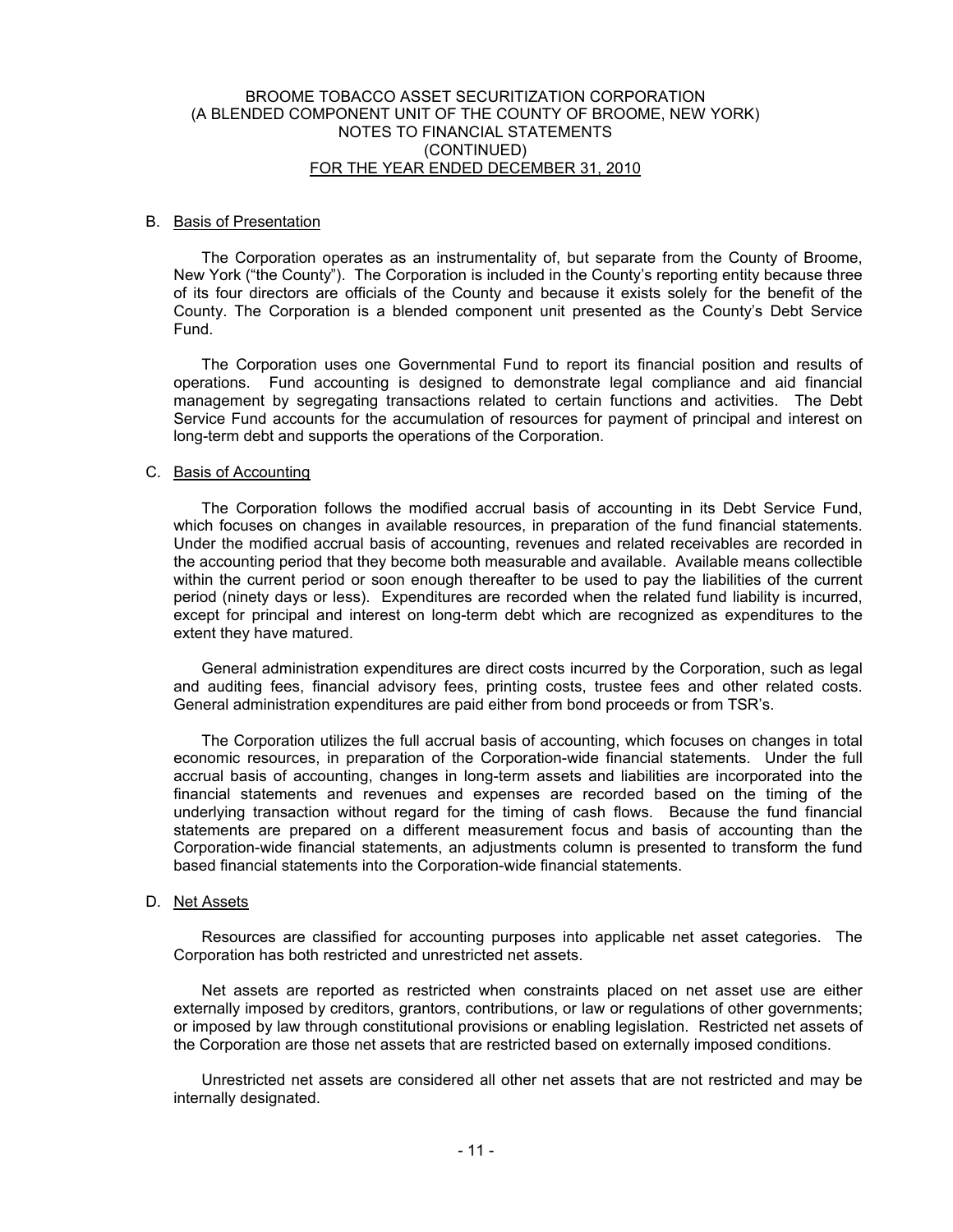The Corporation has adopted a practice of generally utilizing their restricted net assets when available, prior to unrestricted net assets.

### E. Adoption of Accounting Principles

The Governmental Accounting Standards Board (GASB) promulgates accounting principles and guidelines for financial reporting for use by state and local governments throughout the United States. Effective January 1, 2010, the following Governmental Accounting Standards Board's (GASB) Statement became applicable: Statement No. 51 - *Accounting and Financial Reporting for Intangible Assets.* This statement has no impact on the Corporation's basic financial statements.

#### F. Cash, Cash Equivalents, and Investments

The Corporation considers all highly liquid debt instruments with original maturities of three months or less to be cash equivalents.

#### G. Interest Expenditures/Expense

The Corporation recognizes all interest paid as interest expenditures for the Statement of Governmental Fund Revenues, Expenditures and Changes in Fund Balance, and as expenses as incurred on the full accrual basis for the Statement of Activities.

# H. Amortized Bond Issuance Costs and Discounts

The Corporation recognizes bond discounts and issuance costs fully in the year of issuance for the Governmental Fund statements. Bond discount and issuance costs are deferred and amortized over the life of the related bonds for the Corporation-wide statements.

# I. Use of Estimates

The preparation of financial statements in accordance with accounting principles generally accepted in the United States of America require the Corporation's management to make estimates and assumptions in determining the reported amounts of assets and liabilities and disclosure of contingent assets and liabilities as of the date of the financial statements and the reported amounts of revenues and expenditures during the reporting period. Actual results could differ from those estimates.

# J. Tax Status

The Corporation received a letter of opinion from its counsel dated August 8, 2001, stating that the Corporation is exempt from federal income tax under section 115(1) of the Internal Revenue Code.

#### Note 2 - Cash, Cash Equivalents and Investments

The Corporation's cash and cash equivalents, including restricted amounts, consist of bank deposits and short term liquid debt instruments held by the Corporation's agent in the Corporation's name. At December 31, 2010, total cash and cash equivalents aggregated \$795,396, and the Corporation's bank balance totaled \$795,396.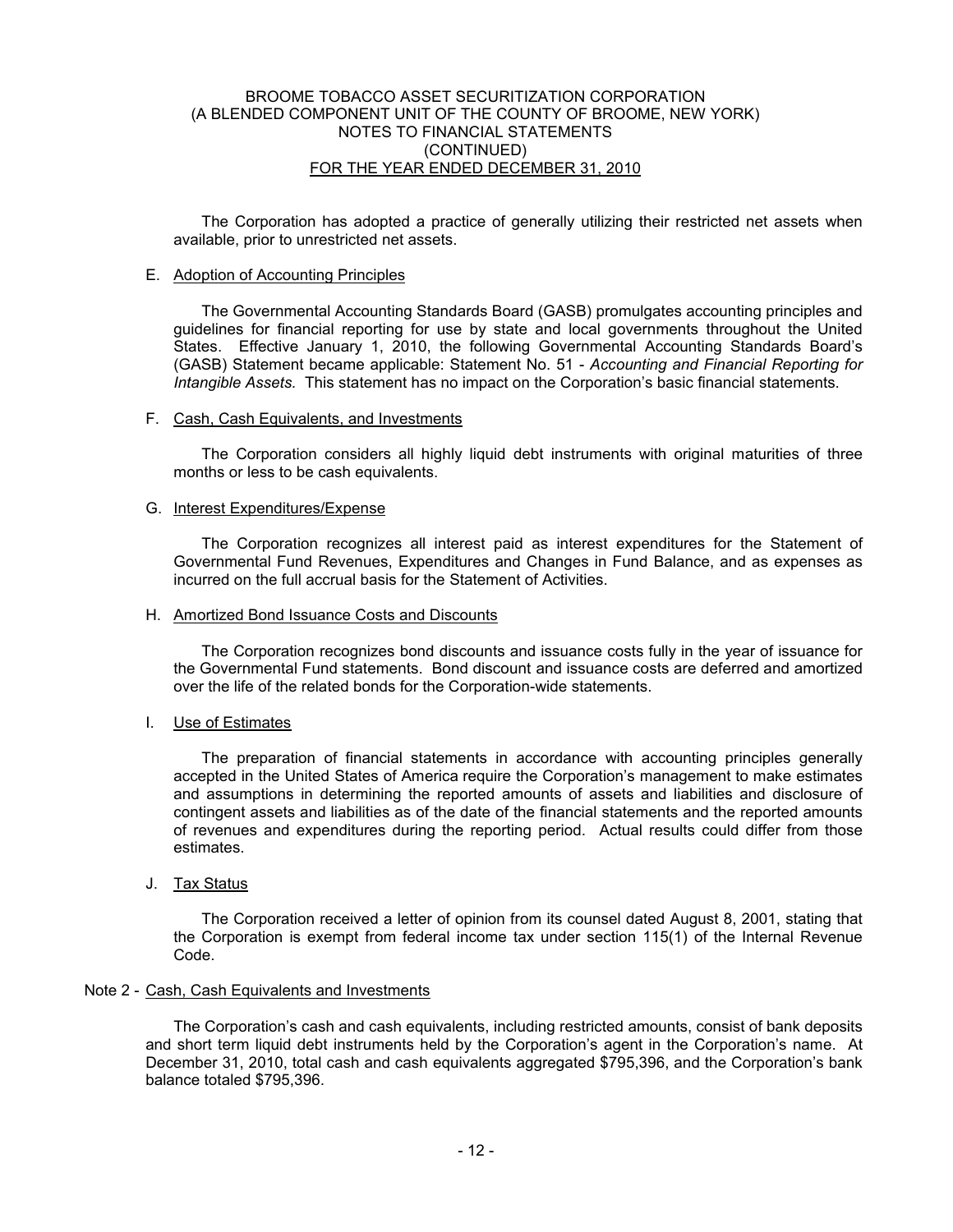The Corporation's trustee holds investments for the funds included in the basic financial statements. The Corporation invests in authorized investments as described in the bond resolution including: commercial paper or finance company paper rated "P-1" by Moody's; special time deposit accounts; certificates of deposit; obligations of the United States of America; obligations guaranteed by agencies of the United States of America; obligations of the State of New York; obligations issued pursuant to Local Finance Law Sect. 24.00 or 25.00 (with approval of the State Comptroller) by any municipality, school district or district corporation other than the County of Broome, obligations of public authorities, public housing authorities, urban renewal agencies and industrial development agencies where general State statutes governing such entities or whose specific enabling legislation authorizes such investments; and repurchase agreements limited to obligations of the United States of America and obligations guaranteed by agencies of the United States of America.

All deposits of the Corporation, including money market deposits, are insured under the provisions of the Federal Deposit Insurance Act. Excess deposits are not secured.

Credit Risk - The FCAR commercial paper has an original maturity of six months.

Custodial Credit Risk - For an investment, custodial credit risk is the risk that, in the event of the failure of the counterparty, the Corporation will not be able to recover the value of its investments or collateral securities that are in possession of an outside party. The Corporation investment in commercial paper (\$3,230,299) is held by the counter party in the Corporation's name and is not insured.

Concentration of Credit Risk - The Corporation places no limit on the amount that it may invest in any one issuer. The entire amount of the Corporation's investments is in HSBC commercial paper and represents 100% of the investments of the Corporation. This investment has an original maturity of six months.

Interest Rate Risk - The Corporation does not have a formal investment policy limiting investment maturities as a means of managing its exposure to fair value losses arising from interest rates.

As of December 31, 2010 the Corporation's investments were as follows:

|                         |          | Interest |            |
|-------------------------|----------|----------|------------|
| Investment              | Maturity | Rate     | Fair Value |
| FCAR - Commercial Paper | 06/01/11 | 0.68%    | 3.230.299  |

# Note 3 - Long-term Liabilities

As discussed in Note 1, the purchase price of the County's future right, title and interest in the TSRs was financed through the issuance of Series 2001 Bonds in the amount of \$50,620,000, bearing interest rates ranging from 5.00% to 6.00% and Series 2005 Bonds in the amount of \$17,654,335, bearing interest rates from 6.00% to 7.85% with a final maturity date of June 1, 2060. The Bonds are secured by a perfected security interest in, and pledge of, the Trust Estate, as defined in the Indenture, which includes, among other things, the TSRs and all investment earnings on amounts on deposit in the accounts established under the Indenture (collectively, the "Collections"). Among the accounts so established are the Liquidity Reserve Account and the Trapping Account. The Corporation retains TSRs in an amount sufficient to service its debt not otherwise provided for from bond proceeds, and pay its operating expenses, and remits the remaining balance to the Trust (Note 1).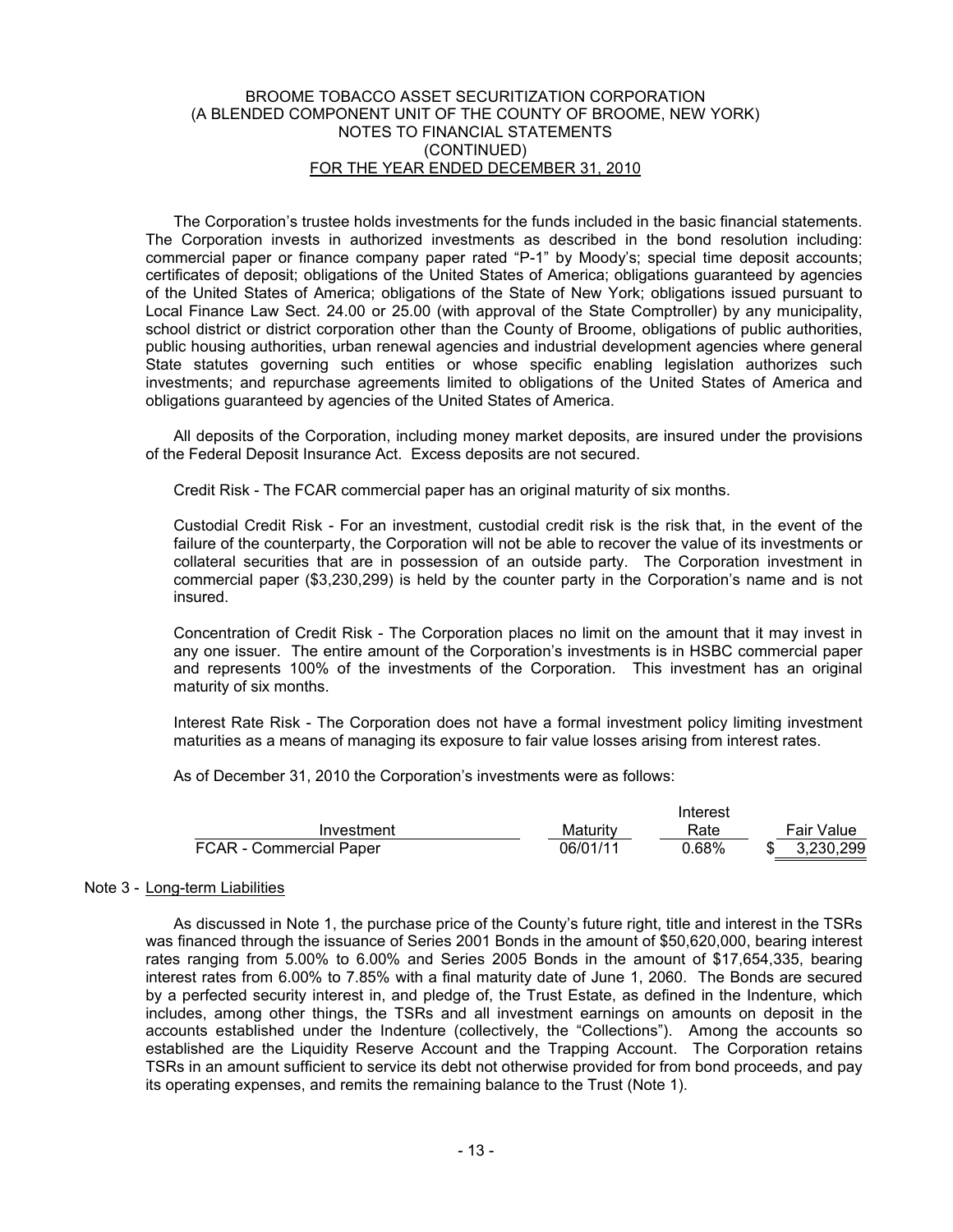Bonds payable activity for the year ended December 31, 2010 was as follows:

|                   |   |               |           |             |                         | Due<br>Within |
|-------------------|---|---------------|-----------|-------------|-------------------------|---------------|
|                   |   | 12/31/09      | Additions | Reductions  | 12/31/10                | One Year      |
| Bonds payable     | S | 60,120,482 \$ |           | (1,220,000) | 58,900,482              | \$1,340,000   |
| Accreted interest |   | 5,470,411     | 1,129,609 |             | 6,600,020               | $-()$         |
| Total             | S | 65,590,893    | 1,129,609 | (1.220.000) | 65,500,502 \$ 1,340,000 |               |

The Corporation's various long-term debt obligations payable at December 31, 2010 are comprised of the following individual issues:

# Series 2001 Bonds

|             | <b>Required Maturities</b> |            |    |            |    |             |  |  |  |
|-------------|----------------------------|------------|----|------------|----|-------------|--|--|--|
| Year Ended  |                            |            |    |            |    |             |  |  |  |
| December 31 |                            | Principal  |    | Interest   |    | Total       |  |  |  |
| 2011        | \$                         | 350,000    | \$ | 2.764.144  | S  | 3,114,144   |  |  |  |
| 2012        |                            | 390,000    |    | 2,743,306  |    | 3,133,306   |  |  |  |
| 2013        |                            | 430,000    |    | 2.719.731  |    | 3,149,731   |  |  |  |
| 2014        |                            | 455,000    |    | 2.694.288  |    | 3.149.288   |  |  |  |
| 2015        |                            | 500,000    |    | 2,666,206  |    | 3,166,206   |  |  |  |
| 2016 - 2020 |                            | 4.655.000  |    | 12,723,213 |    | 17,378,213  |  |  |  |
| 2021 - 2025 |                            | 7,290,000  |    | 11,083,470 |    | 18,373,470  |  |  |  |
| 2026 - 2030 |                            | 7,965,000  |    | 8,996,735  |    | 16,961,735  |  |  |  |
| 2031 - 2035 |                            | 8,030,000  |    | 6,749,407  |    | 14,779,407  |  |  |  |
| 2036 - 2040 |                            | 10,860,000 |    | 4,130,513  |    | 14,990,513  |  |  |  |
| 2041 - 2043 |                            | 8,620,000  |    | 764,175    |    | 9,384,175   |  |  |  |
| Total       |                            | 49,545,000 | S  | 58,035,188 | \$ | 107,580,188 |  |  |  |

|             | <b>Flexible Amortization Payments</b> |     |            |   |            |  |  |  |  |  |
|-------------|---------------------------------------|-----|------------|---|------------|--|--|--|--|--|
| Year Ended  |                                       |     |            |   |            |  |  |  |  |  |
| December 31 | Principal                             |     | Interest   |   | Total      |  |  |  |  |  |
| 2011        | \$<br>1,340,000                       | \$  | 2,376,694  | S | 3,716,694  |  |  |  |  |  |
| 2012        | 1,425,000                             |     | 2,302,700  |   | 3,727,700  |  |  |  |  |  |
| 2013        | 1,525,000                             |     | 2,223,213  |   | 3,748,213  |  |  |  |  |  |
| 2014        | 1,580,000                             |     | 2,139,494  |   | 3,719,494  |  |  |  |  |  |
| 2015        | 1,625,000                             |     | 2,050,700  |   | 3,675,700  |  |  |  |  |  |
| 2016 - 2020 | 11,090,000                            |     | 8,586,475  |   | 19,676,475 |  |  |  |  |  |
| 2021 - 2025 | 15,620,000                            |     | 4,769,085  |   | 20,389,085 |  |  |  |  |  |
| 2026 - 2028 | 8,455,000                             |     | 573,415    |   | 9,028,415  |  |  |  |  |  |
| Total       | 42.660.000                            | \$. | 25,021,776 | S | 67,681,776 |  |  |  |  |  |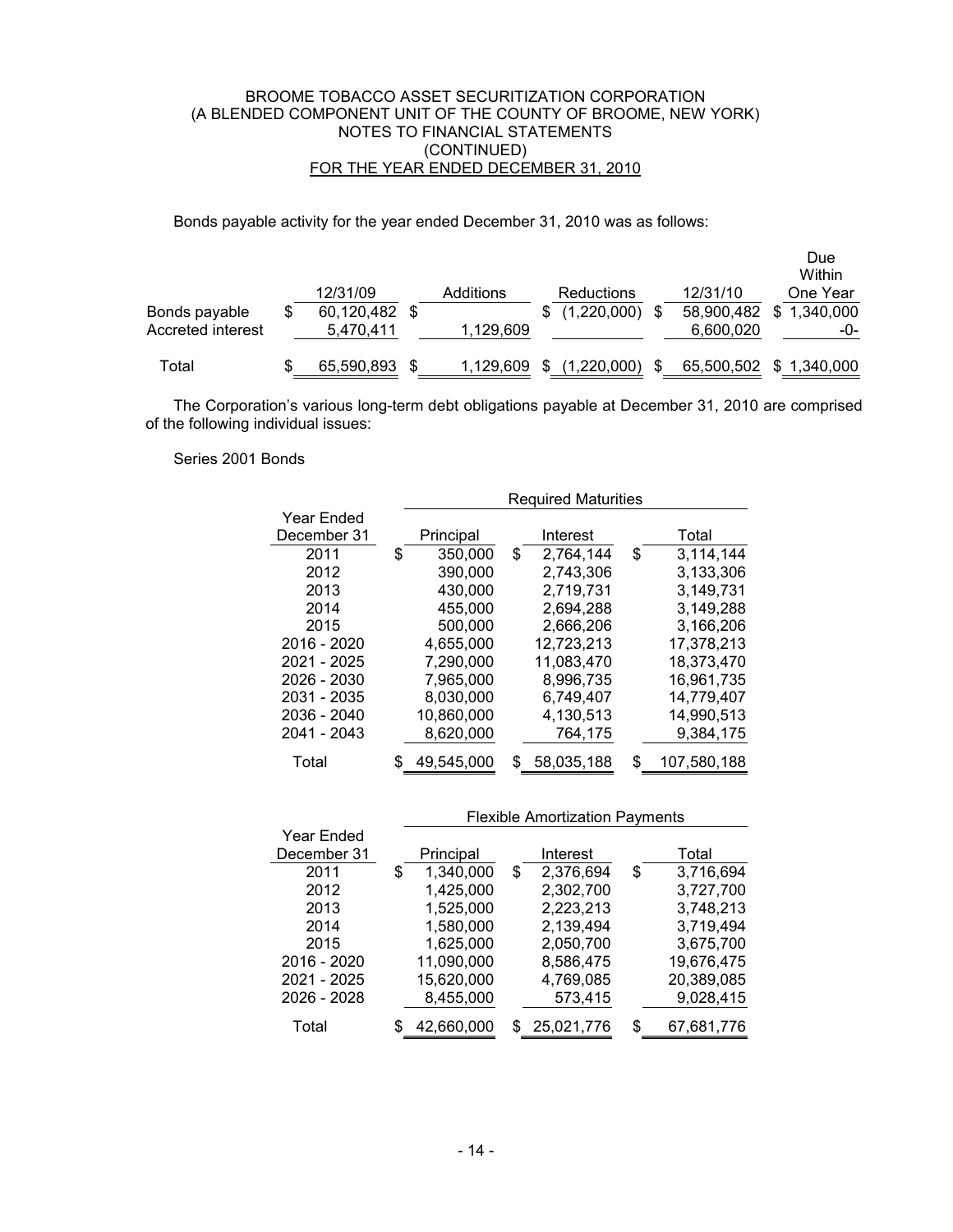Required maturities for these bonds represent the minimum amount of principal the Corporation must pay as of the specific distribution dates in order to avoid a default. The flexible amortization payments represent the amount of principal the Corporation has covenanted to pay to the extent of available TSRs collected. The Corporation is currently making payments according to the flexible amortization schedule. The required maturities table is shown for comparative purposes only. In the event the Corporation begins to make payments according to the required maturities schedule, future principal and interest payments would be adjusted for prior payments made.

The Series 2005 Bonds are capital appreciation bonds, upon which the investment return on the initial principal amount is reinvested at a compounded rate until maturity. There are no scheduled principal and interest payments on the Series 2005 bonds other than on their respective maturity dates, at which time a single payment is made representing both the initial principal amount and the total investment return.

However, the Series 2005 Bonds are subject to redemption prior to maturity through turbo redemption payments which are to be made from surplus collections on deposit, as provided in the Bond Indenture. The amounts and timing of the turbo redemption payments are based on projections of future tobacco settlement receipts less amounts needed to satisfy debt service on the Series 2001 bonds and to satisfy operating requirements. Failure to make such turbo redemption payments will not, however, constitute an event of default.

The projected turbo redemption payments are presented in the following table. It is expected that the Corporation will make payments based on this amortization. The column entitled, "Accreted Interest," represents the compounded interest that will be expensed each year and added to the carrying value of the bonds.

|             | <b>Projected Debt Service</b>          |                  |                  |                 |
|-------------|----------------------------------------|------------------|------------------|-----------------|
| Year Ended  |                                        |                  |                  | Accreted        |
| December 31 | Principal                              | Interest         | Total            | Interest        |
| 2011        | \$                                     | \$               | \$               | \$<br>1,615,648 |
| 2012        |                                        |                  |                  | 1,730,651       |
| 2013        |                                        |                  |                  | 1,857,717       |
| 2014        |                                        |                  |                  | 1,989,171       |
| 2015        |                                        |                  |                  | 2,132,879       |
| 2016 - 2020 | 2,801,329                              | 3,342,551        | 6,143,880        | 12,543,969      |
| 2021 - 2025 | 2,364,181                              | 4.771.619        | 7,135,800        | 15,656,985      |
| 2026 - 2030 | 5,269,531                              | 19.054.764       | 24,324,295       | 17,056,213      |
| 2031 - 2035 | 3,480,256                              | 25,344,962       | 28,825,218       | 12,442,819      |
| 2036 - 2040 | 2,325,185                              | 25,573,538       | 27.898.723       | 4,461,362       |
| Total       | \$<br>16,240,482                       | \$<br>78,087,434 | \$<br>94,327,916 | 71,487,414      |
|             | Accreted Interest at December 31, 2010 |                  |                  | 6,600,020       |
| Total       |                                        |                  |                  | 78,087,434      |

Series 2005 Bonds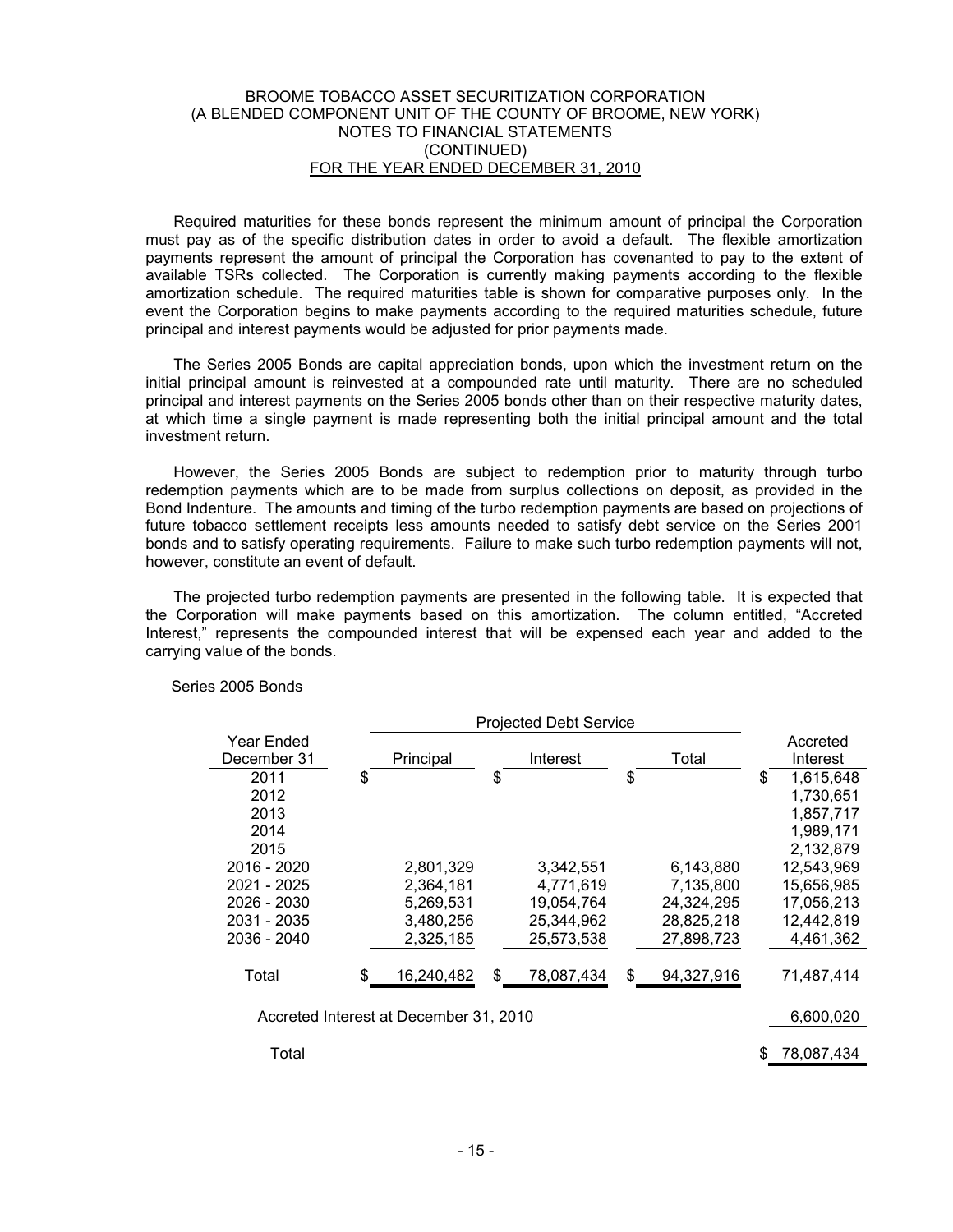At December 31, 2010, the Corporation had \$166,755 reserved for principal and interest on its bonds and also had a liquidity reserve in the amount of \$3,790,490 to fund debt service payments if needed, thus providing a total of \$3,957,245 reserved for debt service payments in the Governmental Fund Balance Sheet and, including the tobacco settlement receivable of \$3,072,995, \$7,030,240 is restricted in the Statement of Net Assets for debt service.

The aggregated required amortization of all the serial bonds, assuming flexible payments on the Series 2001 Bonds, of the Corporation are as follows:

| Year Ended  |                 |                   |    |             |
|-------------|-----------------|-------------------|----|-------------|
| December 31 | Principal       | Interest          |    | Total       |
| 2011        | \$<br>1,340,000 | \$<br>2,376,694   | S  | 3,716,694   |
| 2012        | 1,425,000       | 2,302,700         |    | 3,727,700   |
| 2013        | 1,525,000       | 2,223,213         |    | 3,748,213   |
| 2014        | 1,580,000       | 2,139,494         |    | 3,719,494   |
| 2015        | 1,625,000       | 2,050,700         |    | 3,675,700   |
| 2016 - 2020 | 13,891,329      | 11,929,026        |    | 25,820,355  |
| 2021 - 2025 | 17,984,181      | 9,540,704         |    | 27,524,885  |
| 2026 - 2030 | 13,724,531      | 19,628,179        |    | 33,352,710  |
| 2031 - 2035 | 3,480,256       | 25,344,962        |    | 28,825,218  |
| 2036 - 2040 | 2,325,185       | 25,573,538        |    | 27,898,723  |
|             |                 |                   |    |             |
| Total       | 58,900,482      | \$<br>103,109,210 | \$ | 162,009,692 |

# Note 4 - Transactions with the County of Broome

In addition to setting forth the terms and conditions of the sale and purchase of the TSRs, the Purchase and Sale Agreement also provides for separate consideration to retain the County to act as Administrator with respect to the preparation of all reports and other instruments and documents that are the duty of the Corporation to prepare, execute, file or deliver pursuant to the Indenture and the related agreements.

The Purchase and Sale Agreement also contemplates the lease by the Corporation of office space and telephone service from the County, and the sharing of overhead and operating services and expenses (including shared employees, consultants and agents and reasonable legal and auditing expenses) on the basis of actual use or value of such services, or otherwise on a basis reasonably related thereto. The cost to the Corporation for these County-provided services was \$3,141 for the year ended December 31, 2010.

#### Note 5 - Contingencies

Future Tobacco Settlement Revenues are subject to adjustment based upon tobacco consumption, inflation and other potential reductions. Pursuant to the Purchase and Sale Agreement these adjustments, and other events, could trigger additional debt service reserve requirements.

#### Note 6 - Explanation of Certain Differences between the Governmental Fund Balance Sheet and the Statement of Net Assets (Deficit)

Receivables related to tobacco settlement revenues are not available financial resources and, therefore, are not reported in the Governmental Funds.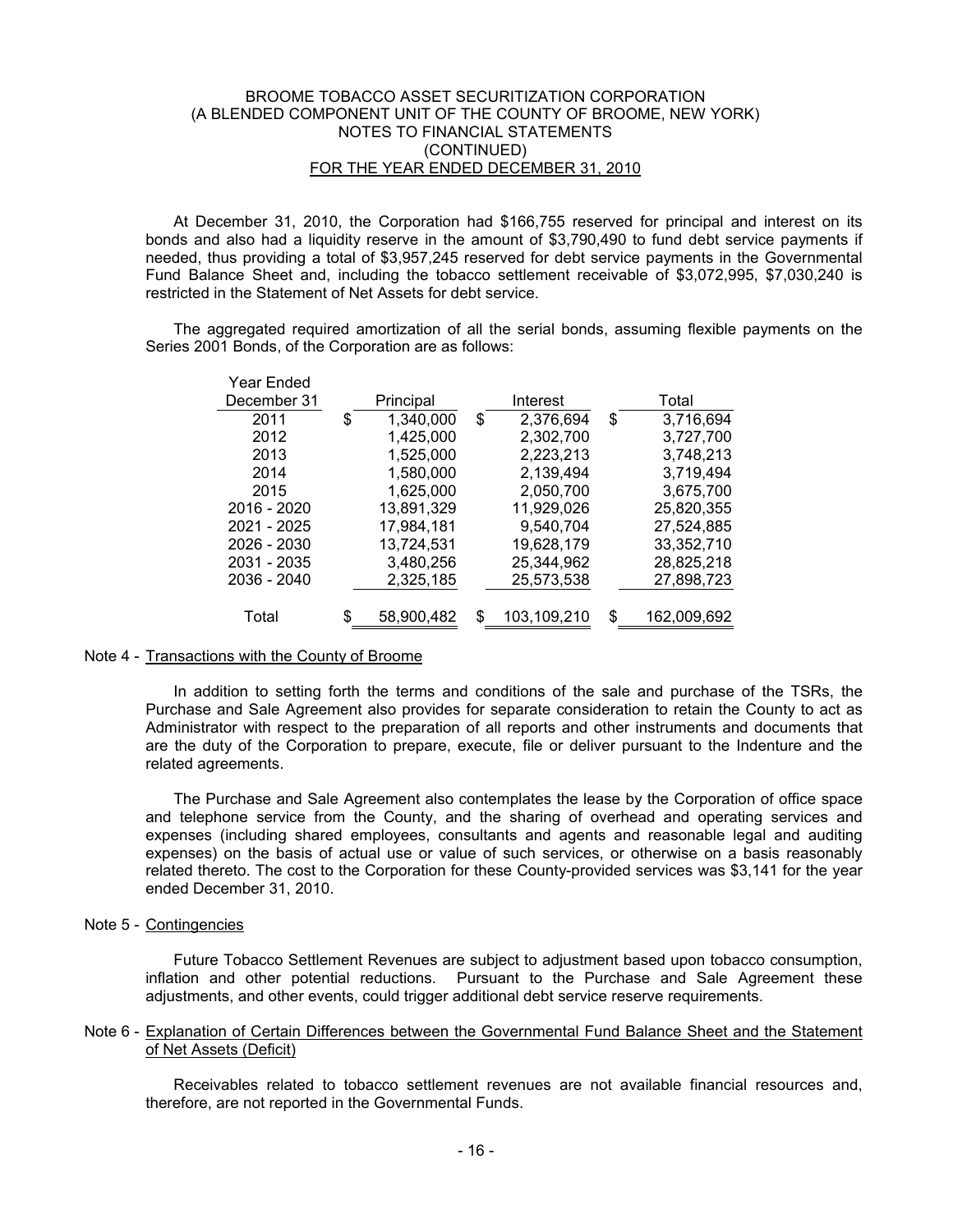Long-term liabilities applicable to the Corporation's activities are not due and payable in the current period and, therefore, are not reported as fund liabilities. In addition, certain items are fully expensed in the Governmental Fund statements, but amortized over a period of time in the Corporation-wide statements. All assets and liabilities - both current and long-term - are reported in the statement of net assets (deficit).

The adjustments required to the reported Governmental Fund assets and liabilities to arrive at the statement of net assets (deficit) are as follows:

| Adjustments to Assets:                  |                    |
|-----------------------------------------|--------------------|
| Tobacco settlement receivables          | \$<br>3.072.995    |
| Capitalized bond issuance costs         | 877,322            |
| Capitalized bond discount               | 736,162            |
|                                         |                    |
| Total Adjustments to Assets             | 4,686,479          |
| Adjustments to Liabilities:             |                    |
| Accrued interest                        | (198,058)          |
| Accreted interest                       | (6,600,020)        |
| Bonds payable                           | (58,900,482)       |
|                                         |                    |
| <b>Total Adjustments to Liabilities</b> | (65,698,560)       |
|                                         |                    |
| Net Adjustments                         | \$<br>(61,012,081) |

Note 7 - Explanation of Certain Differences between the Statement of Governmental Fund Revenues, Expenditures and Changes in Fund Balances and the Statement of Activities

Certain revenue and revenue adjustments related to tobacco settlement revenues reported in the Corporation-wide statements do not provide current financial resources and are therefore not reported as revenues in the Governmental Funds. The amount by which the tobacco settlement receivables decreased from 2009 to 2010 aggregated \$164,227.

Proceeds of bond issuance are reported as revenue in the Governmental Funds. However, in the Corporation-wide statements, the issuance of bonds increases long-term liabilities and does not affect the statement of activities. Repayment of bond principal is reported as an expenditure in the Governmental Funds and therefore contributes to the change in fund balance. However, in the Corporation-wide statements, repaying bond principal decreases long-term liabilities and does not affect the statement of activities. In addition, the Corporation-wide statements recognize bond discounts and issuance costs fully in the year of issuance for the Governmental Fund statements. Bond discount and issuance costs are deferred and are amortized over the life of the related bonds for the Corporationwide statements. The statement of activities, prepared on the full accrual basis, reports bond interest expense in the year incurred regardless of when it is paid, whereas, the fund financial statements report expenditure amounts only in the current year if they are due and payable. These differences in measurement recognition affect both the reported fund balance and reported net assets.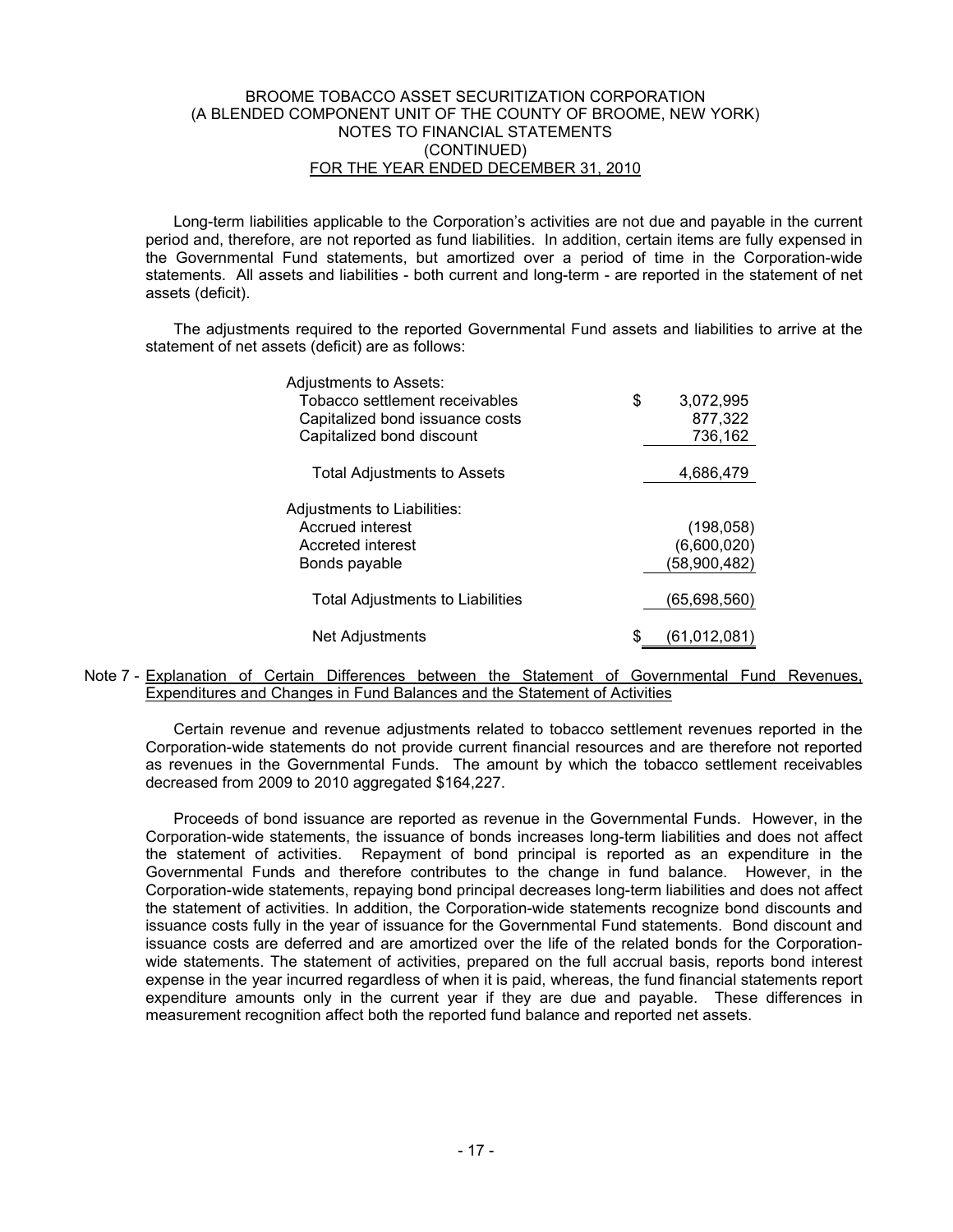The adjustments to the reported Governmental Fund expenditures and other financing sources (uses) to arrive at the statement of activities are as follows:

| Adjustments to Revenues:<br>Tobacco settlement receivables | \$<br>(164, 227) |
|------------------------------------------------------------|------------------|
| Adjustments to Expenditures:                               |                  |
| Amortization of bond issuance costs                        | (27, 693)        |
| Amortization of bond discount                              | (23, 646)        |
| Principal payments made                                    | 1,220,000        |
| Interest                                                   | (1, 123, 940)    |
| Net Adjustments                                            | \$<br>(119,506)  |

#### Note 8 - Events Subsequent to Report Date

The Corporation has evaluated event transactions occurring between December 31, 2010 and April 18, 2011, which is the date of the financial statements, for possible disclosure and recognition in the financial statements. No events were identified which require disclosure or recognition in the financial statements as of December 31, 2010.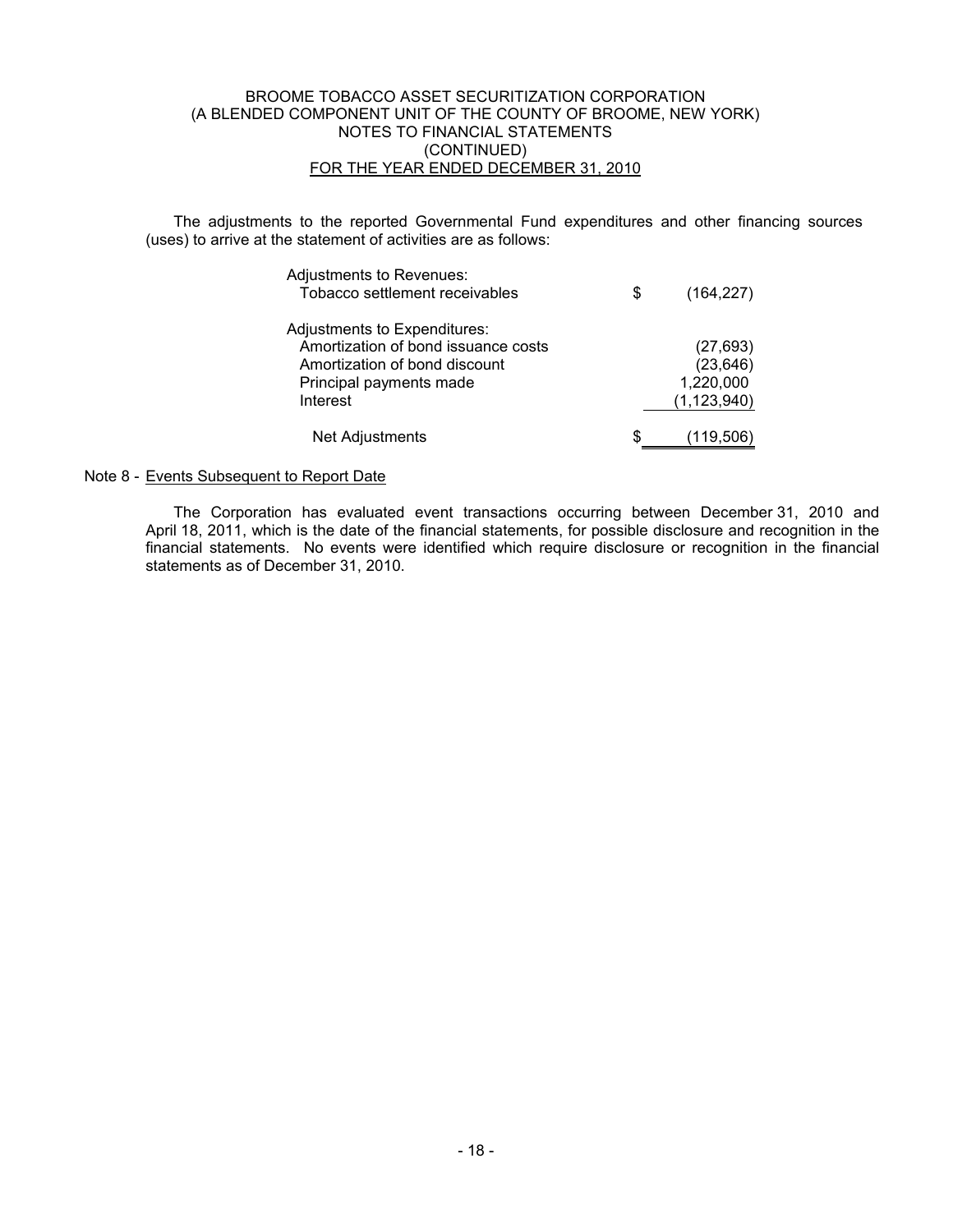Ī John H. Dietershagen, C.P.A. Jerry E. Mickelson, C.P.A. Thomas K. Van Derzee, C.P.A. Debbie Conley Jordan, C.P.A. Patrick S. Jordan, C.P.A. Duane R. Shoen, C.P.A. Lesley L. Horner, C.P.A D. Leslie Spurgin, C.P.A.



**Ciaschi Dietershagen Little Mickelson & Company, LLP**

 *Certified Public Accountants and Consultants*

 $\overline{a}$ Frederick J. Ciaschi, C.P.A.

# REPORT ON INTERNAL CONTROL OVER FINANCIAL REPORTING AND ON COMPLIANCE AND OTHER MATTERS BASED ON AN AUDIT OF FINANCIAL STATEMENTS PERFORMED IN ACCORDANCE WITH *GOVERNMENT AUDITING STANDARDS*

Board of Directors Broome Tobacco Asset Securitization Corporation Binghamton, New York

We have audited the financial statements of the governmental activities and fund information of Broome Tobacco Asset Securitization Corporation (the Corporation), a component unit of the County of Broome, as of and for the year ended December 31, 2010, which collectively comprise the Corporation's basic financial statements and have issued our report thereon dated April 18, 2011. We conducted our audit in accordance with auditing standards generally accepted in the United State of America and the standards applicable to financial audits contained in *Government Auditing Standards*, issued by the Comptroller General of the United States.

# Internal Control Over Financial Reporting

In planning and performing our audit, we considered the Corporation's internal control over financial reporting as a basis for designing our auditing procedures for the purpose of expressing our opinions on the financial statements, but not for the purpose of expressing an opinion on the effectiveness of the Corporation's internal control over financial reporting. Accordingly, we do not express an opinion on the effectiveness of the Corporation's internal control over financial reporting.

A deficiency in internal control exists when the design or operation of a control does not allow management or employees, in the normal course of performing their assigned functions, to prevent, or detect and correct misstatements on a timely basis. A material weakness is a deficiency, or a combination of deficiencies, in internal control such that there is a reasonable possibility that a material misstatement of the entity's financial statements will not be prevented, or detected and corrected on a timely basis.

Our consideration of internal control over financial reporting was for the limited purpose described in the first paragraph of this section and was not designed to identify all deficiencies in internal control over financial reporting that might be deficiencies, significant deficiencies, or material weaknesses. We did not identify any deficiencies in internal control over financial reporting that we consider to be material weaknesses, as defined above

39 Church Street Cortland, New York 13045 607-753-7439 *fax 607-753-7874*

- 19 -

 401 East State Street ~ Suite 500 Ithaca, New York 14850 607-272-4444  *fax 607-273-8372*  **w[ww.cdlm.com](www.cdlm.com)**

**CORTLAND ITHACA WATKINS GLEN**

108 West Fourth Street Watkins Glen, New York 14891 607-535-4443 *fax 607-535-6220*